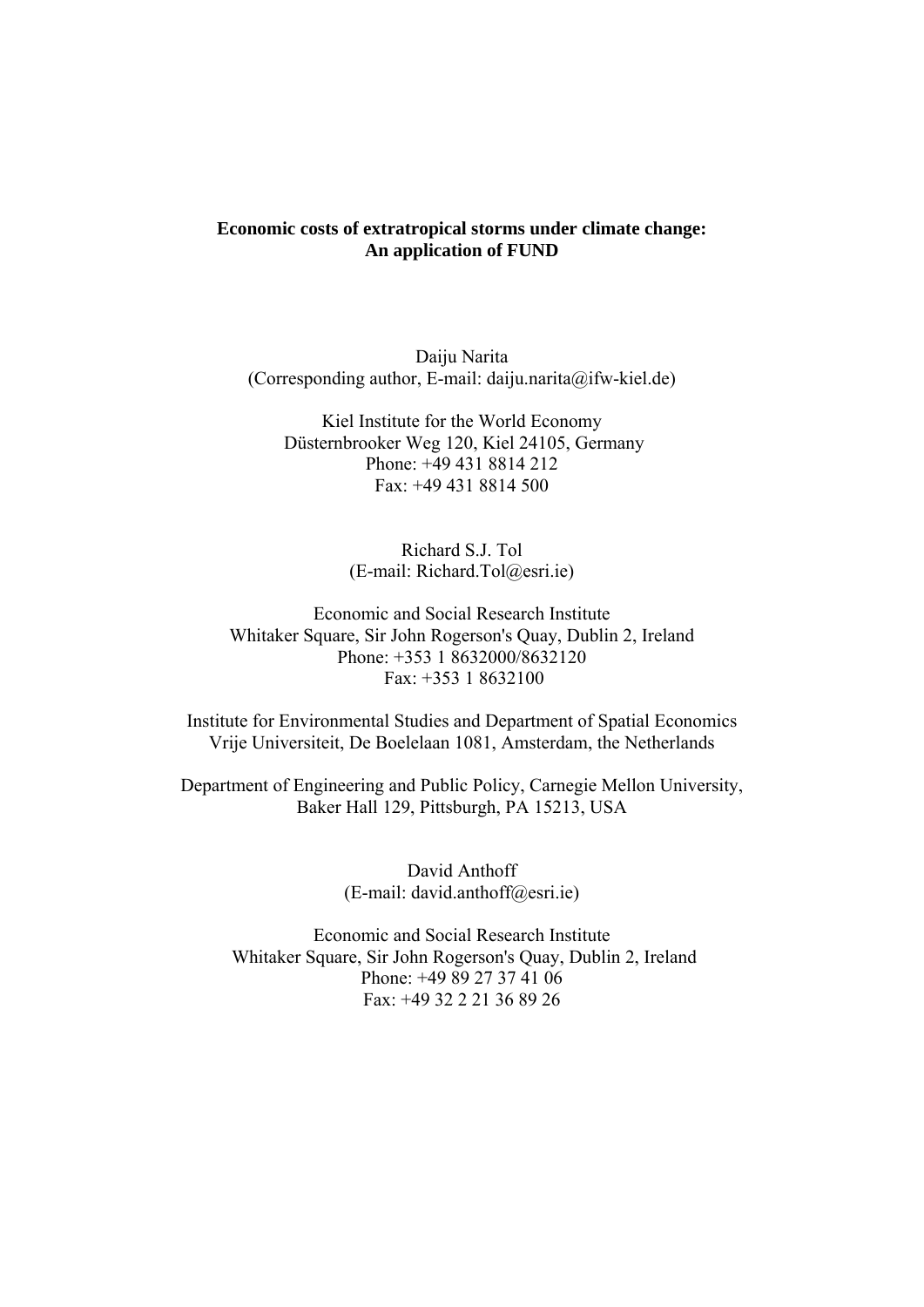**Economic costs of extratropical storms under climate change:** 

**An application of FUND**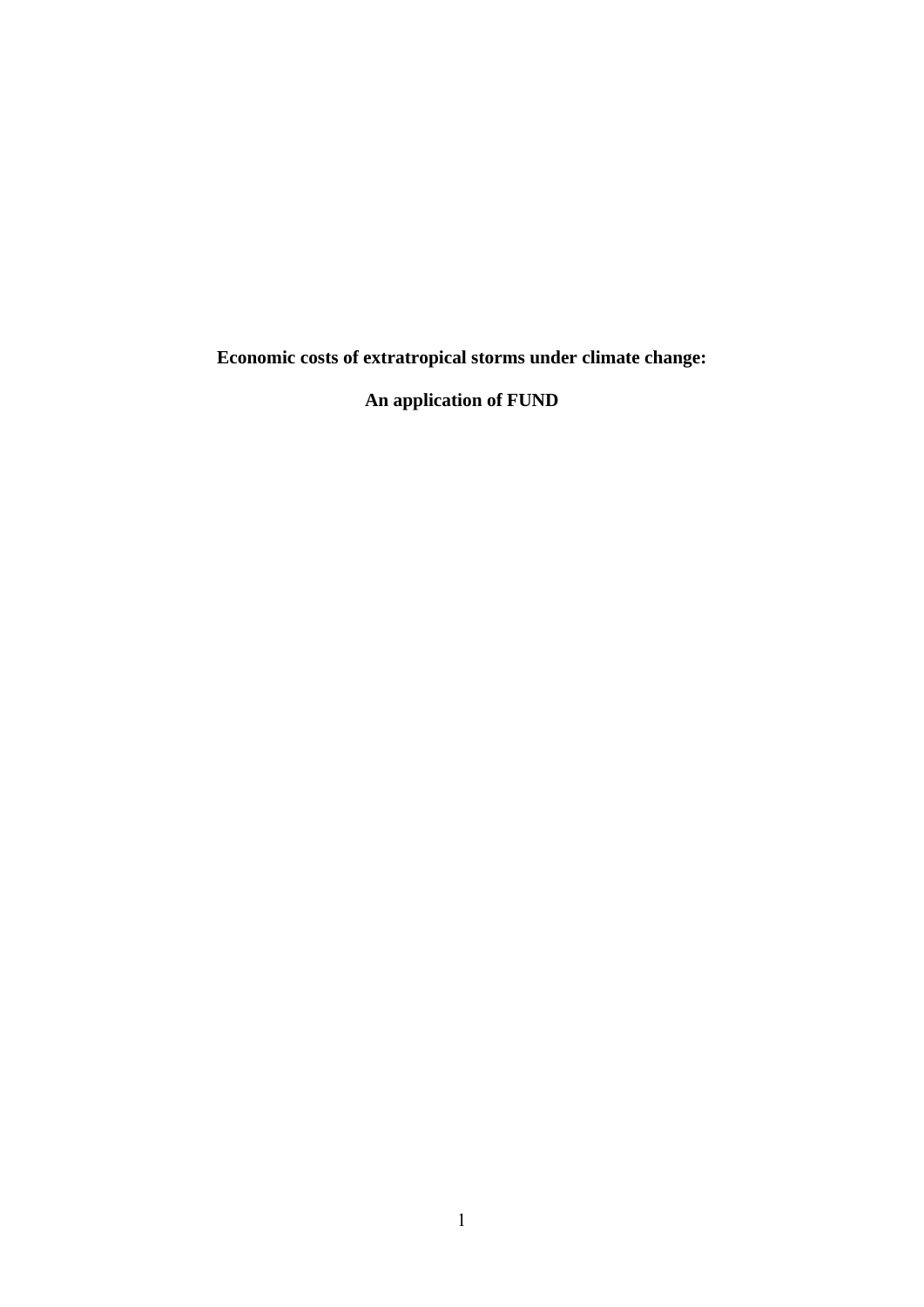**Abstract** Extratropical cyclones have attracted some attention in climate policy circles as a possible significant damage factor of climate change. This study conducts an assessment of economic impacts of increased storm activities under climate change with the integrated assessment model FUND 3.4. In the base case, the direct economic damage of enhanced storms due to climate change amounts to \$2.4 billion globally (approximately 35% of the total economic loss of storms at present) at the year 2100, while its ratio to the world GDP is 0.0007%. The paper also shows various sensitivity runs exhibiting up to 4 times the level of damage relative to the base run.

## **1. Introduction**

The increase of atmospheric greenhouse gases may change the global climate system in multiple ways, among which is the pattern of storm incidence. Storms are at the top list of the costliest events in Europe for the insurance industry (e.g., Reinhard, 2005), and the largest storms could make tangible economic loss even at a national scale. Along with tropical cyclones (Narita et al., 2008), extratropical storms have also attracted the attention of various people in the context of climate change, especially because a number of large-sized events took place in Europe in recent decades (e.g., Dorland et al., 1999; Reinhard, 2005).

Generally speaking, such large extratropical storms are not frequent, and the economic impacts of storms are thus on average not very profound, at least in rich countries (Dorland et al., 1999). However, global climate change might alter the picture. The reinsurance industry (e.g., Swiss Re, 2006) has found that the economic costs of severe storm events have expanded over the last several decades, one of the drivers for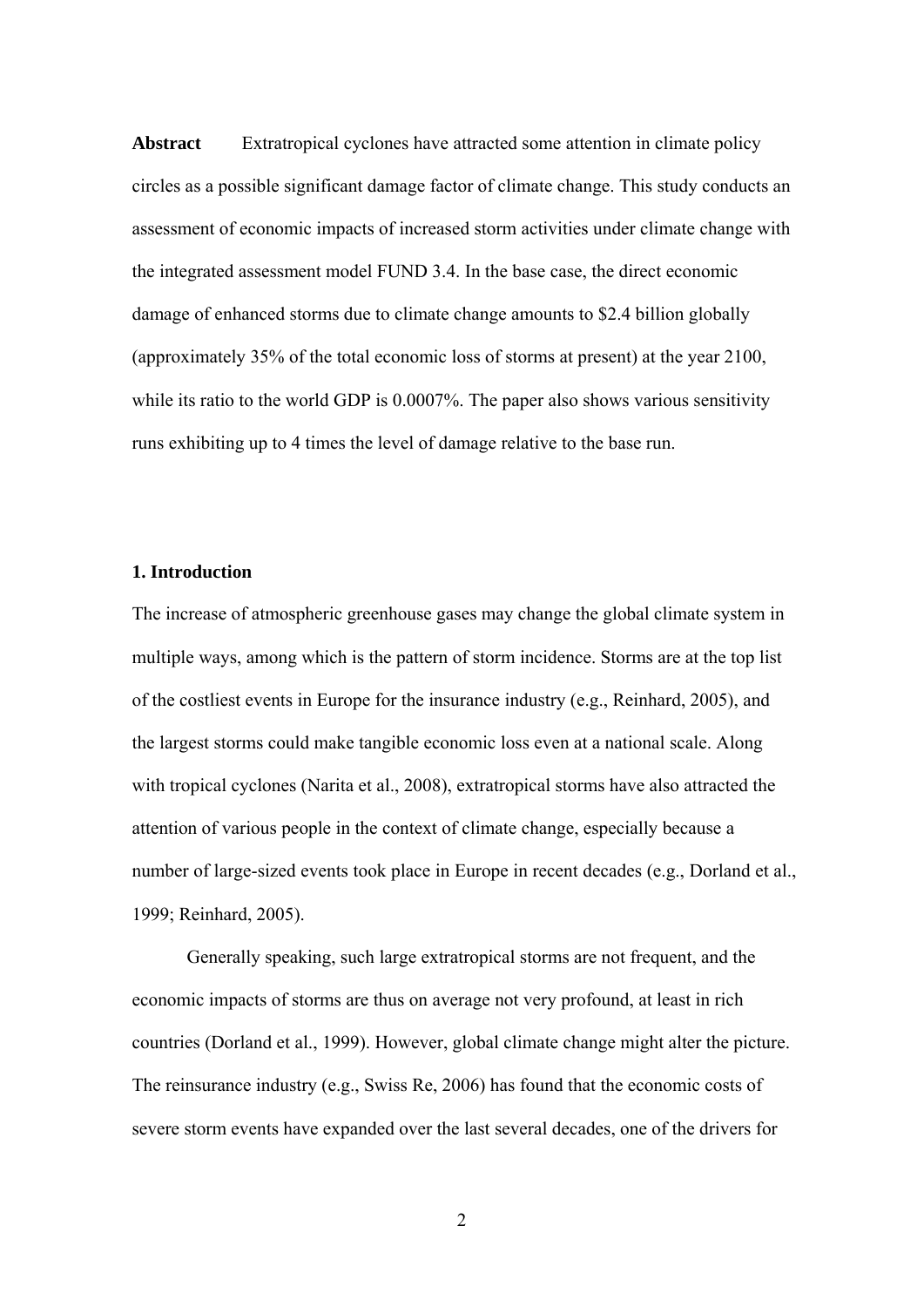which might be climate change. As climate changes further in the future, storm damages might become a more important factor even in the richest economies in the midlatitudes, not to mention lower income economies in the same latitudinal zones.

Climatologists have not yet reached a consensus on future changes in activities of extratropical cyclones under climate change, but it would be safe to say that the enhancement of extratropical storm damage under climate change is recognized as a conceivable case. In fact, some of the well-accepted findings on this topic, the ones documented in IPCC Assessment Reports, are consistent with the claim. First, the IPCC Fourth Assessment Report (2007) indicates that it is likely that there has been a net increase of extratropical cyclones in frequency or intensity over the Northern Hemispheric land since 1950, although mechanisms other than climate change (e.g., decadal-scale fluctuations) could explain the change as well. Second, both IPCC's Third and Fourth Assessment Reports (2001, 2007) introduce, though not endorse, the view that the number of intense extratropical cyclones may increase under climate change (whereas the total number of storms might be reduced), citing a set of research works reaching this conclusion (e.g., Lambert and Fyfe, 2005). Third, the Fourth Assessment Report describes that the "consistent" results from different general circulation models show a poleward shift of storm tracks as a result of climate change, in other words, greater storm activities at high latitudes.

Some efforts have been made as to include extratropical storms in integrated assessment models on climate change. For example, in a European context, a number of papers assess a possible increase of economic loss due to extratropical storms under climate change (e.g., Dorland et al., Leckebusch et al., 2007, Pinto et al., 2007, Hanson et al., 2004). Leckebusch et al. (2007) conduct regressions of daily maximum wind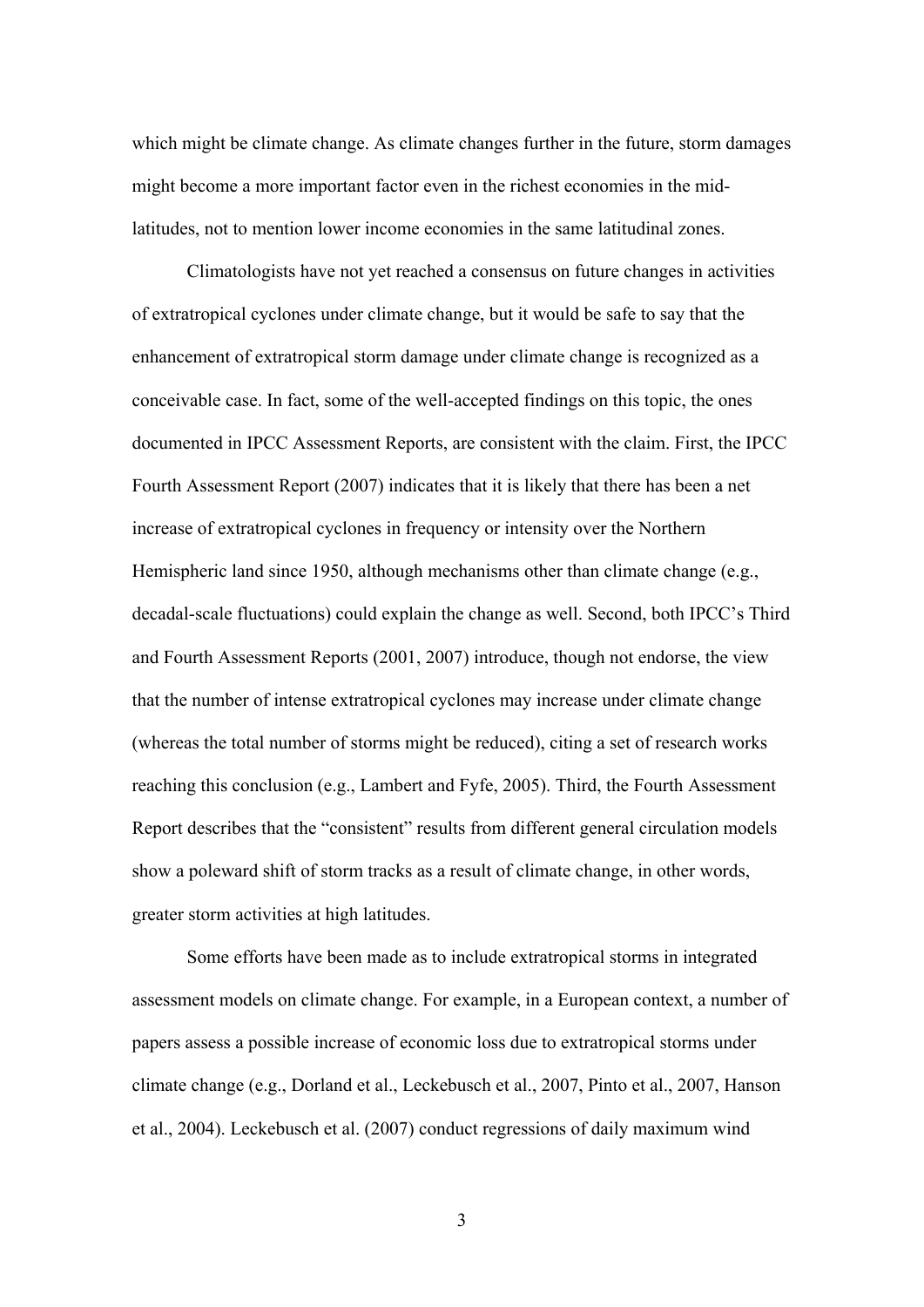speeds (calculated with multiple general circulation models (GCMs)) with recorded property losses, and they conclude that storm-related economic loss in the UK and Germany would increase up to 37%. Pinto et al. (2007) apply a similar method to Western Europe by using a single GCM (ECHAM5/MPI-OM1) and estimate that the change of the mean annual loss of storms is in the range from -4% to 43% in the case of Germany. Hanson et al. (2004) estimate the future economic impact of storms in the UK with climate change. In addition to insurance losses, Hanson et al. discuss the forestry sector in detail, using a model incorporating the strength of the stem and the resistance of the tree to overturning. Meanwhile, Dorland et al. (1999) draw on local data of property damage from a winter storm hit the Netherlands in 1990 (Daria). They derive an exponential relationship between the damage and the maximum wind speed and conclude that "an increase of 2% in wind intensity by the year 2015 could lead to a 50% increase in storm damage… only 20% of the increase is due to population and economic growth."

To our knowledge, however, no previous study of economic modelling discussed this topic in a global context, and placed in the context of the total economic impact of climate change. In a global study of economic impacts of storms and climate change, one additional consideration needed in analysis would be the effects of income levels, which are very different across countries. Two factors are in play with regard to the relationship between affluence and disaster damages (e.g., Toya and Skidmore, 2007): economic damages of natural disasters may be magnified in richer economies because a unit amount of loss in capital leads to a bigger loss of income due to high productivity of capital; on the other hand, the wealthy can insulate themselves from disasters.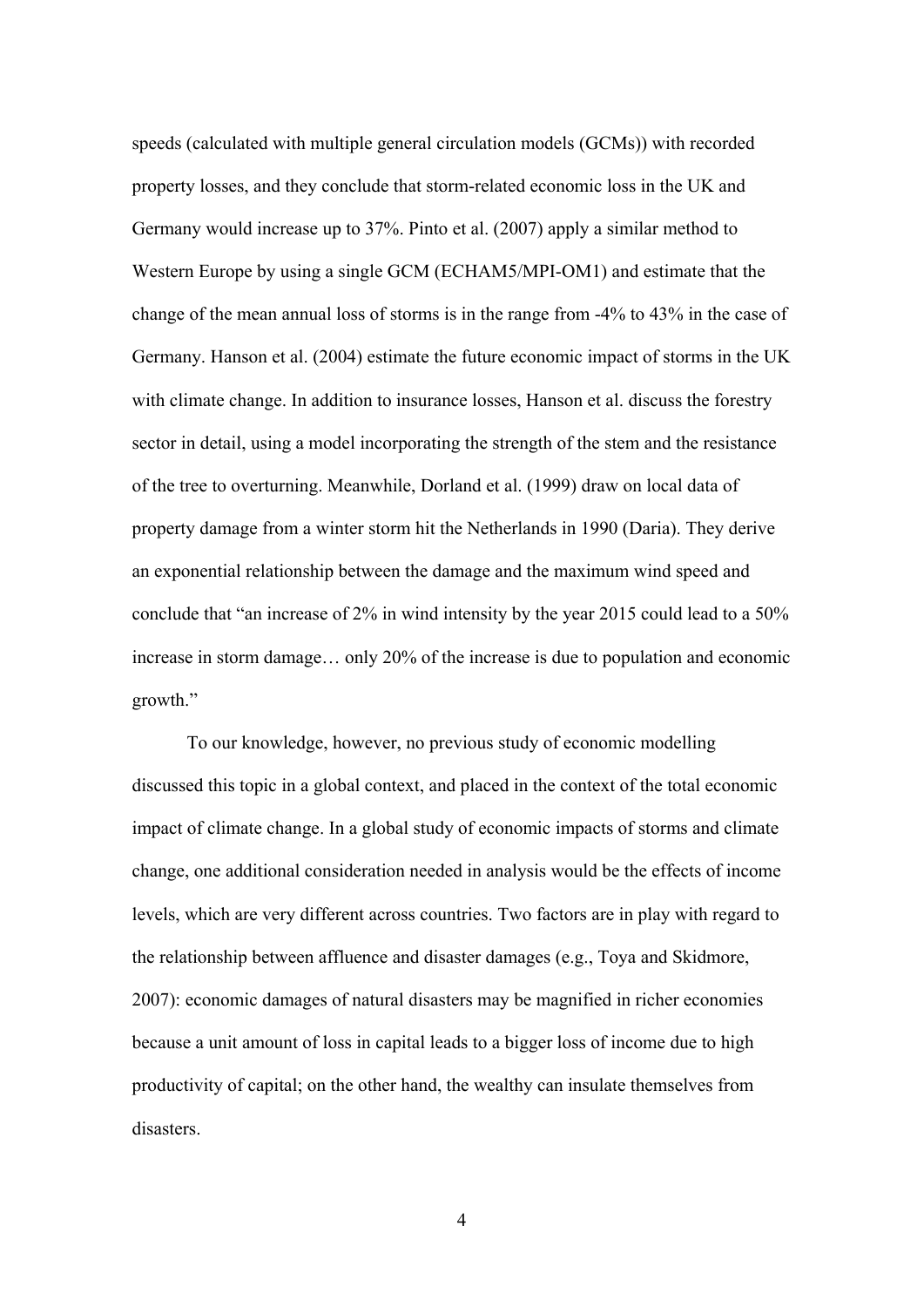In this paper, we discuss long-term economic effects of extratropical cyclones with climate change computed by the integrated assessment model FUND 3.4. Extratropical storms are a new element in FUND. In the following, brief descriptions of FUND and our approach to model the damage of extratropical cyclones are presented in Section 2. Section 3 shows the results. Section 4 concludes.

#### **2. Methodology: Estimation of extratropical cyclone impacts with FUND**

#### *2.1. The FUND model*

We use Version 3.4 of the Climate Framework for Uncertainty, Negotiation and Distribution (FUND) for our analysis of climate change impacts with enhancement of tropical cyclone activities. Version 3.4 of FUND has the same basic structure as that of Version 1.6, which is described and applied by Tol (1999, 2001, 2002c). Except for the extratropical storm component which is discussed in this paper, the impact module of the model is outlined and assessed by Tol (2002a, b). The latest publication using the FUND platform is Anthoff et al. (2009). The source code and a complete description of the model can be found at http://www.fund-model.org/.

Essentially, FUND is a model that calculates damages of climate change for 16 regions of the world listed in Table 1 by making use of exogenous scenarios of socioeconomic variables. The scenarios comprise of projected temporal profiles of population growth, economic growth, autonomous energy efficiency improvements and carbon efficiency improvements (decarbonisation), emissions of carbon dioxide from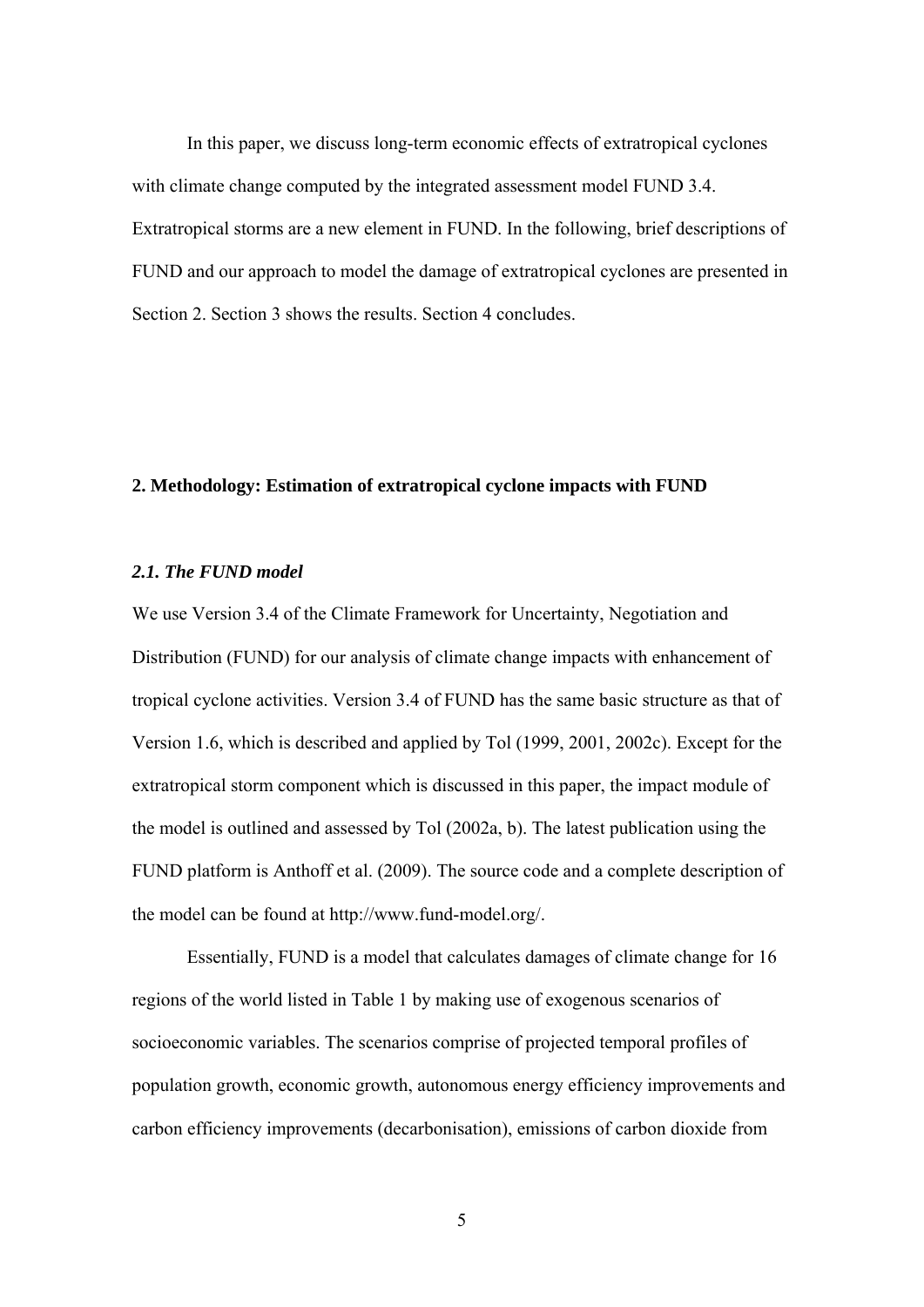land use change, and emissions of methane and of nitrous oxide. Carbon dioxide emissions from fossil fuel combustion are computed endogenously on the basis of the Kaya identity. The calculated impacts of climate change perturb the default paths of population and economic outputs corresponding to the exogenous scenarios. The model runs from 1950 to 3000 in time steps of a year, though the outputs for the 1950-2000 period is only used for calibration, and the years beyond 2100 are used for the approximating the social cost of carbon under low discount rates, a matter that does not concern us in this paper. The scenarios up to the year 2100 are based on the EMF14 Standardized Scenario, which lies somewhere in between IS92a and IS92f (Leggett et al., 1992). For the years from 2100 onward, the values are extrapolated from the pre-2100 scenarios. The radiative forcing of carbon dioxide and other greenhouse gases used by FUND is determined based on Shine et al. (1990). The global mean temperature is governed by a geometric build-up to its equilibrium (determined by the radiative forcing) with a half-life of 50 years. In the base case, the global mean temperature increases by 2.5˚C in equilibrium for a doubling of carbon dioxide equivalents. Regional temperature increases, which are the primary determinant of regional climate change damages (except for tropical cyclones, as discussed below), are calculated from the global mean temperature change multiplied by a regional fixed factor, whose set is estimated by averaging the spatial patterns of 14 GCMs (Mendelsohn et al., 2000).

As described by Tol (2002a), the model considers the damage of climate change for the following categories besides tropical cyclones: agriculture, forestry, water resources, sea level rise, energy consumption, unmanaged ecosystems, and human health (diarrhoea, vector-borne diseases, and cardiovascular and respiratory disorders). In our version of FUND, tropical cyclones are treated as a separate category, rather than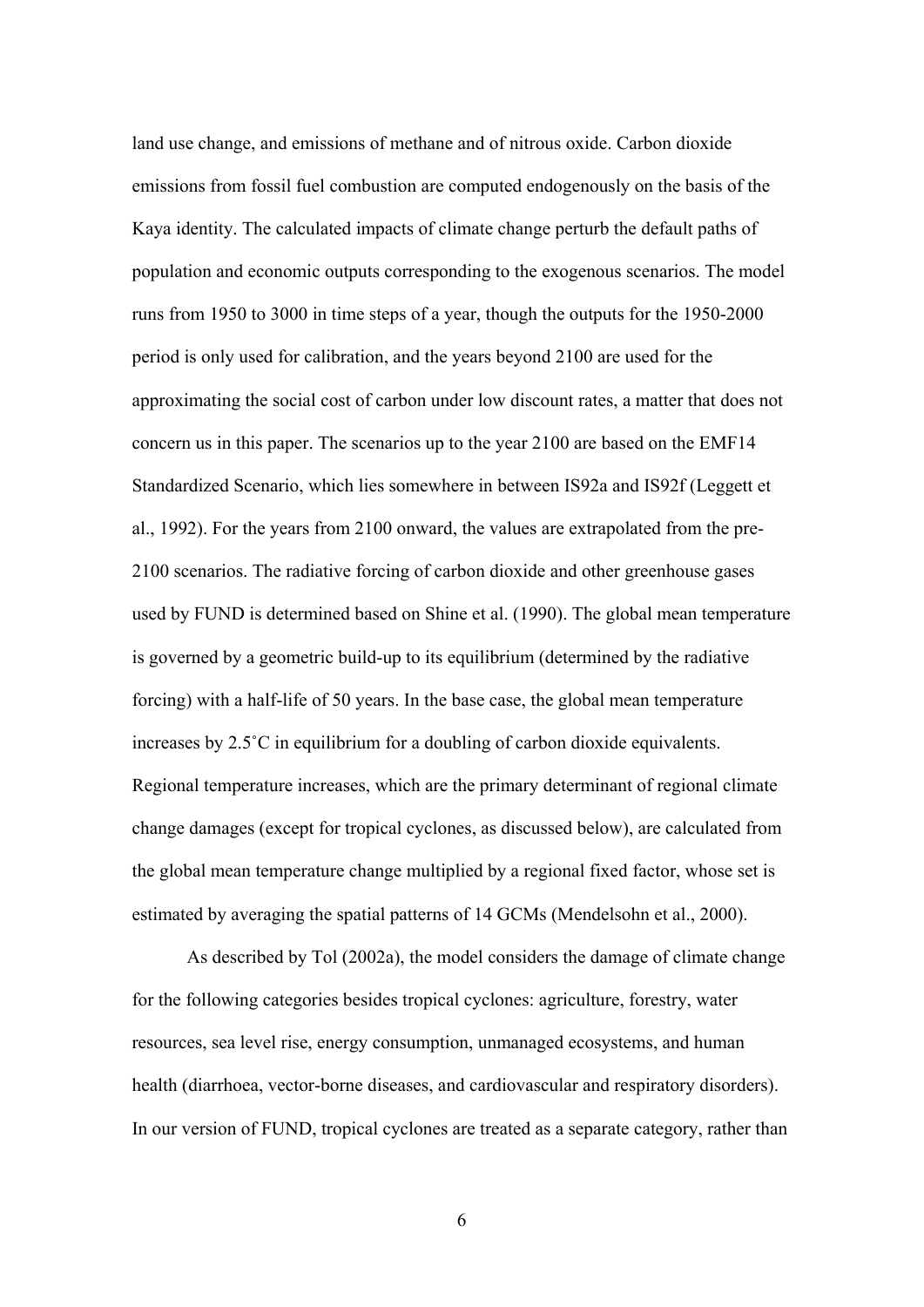as a factor elevating damage levels of existing categories (e.g., crop damages from enhanced floods). Impacts of climate change can be attributed to either the rate of temperature change (benchmarked at 0.04˚C per year) or the level of temperature change (benchmarked at 1.0˚C). Damages associated with the rate of temperature change gradually fade because of adaptation.

FUND also has macroeconomic and policy components. Reduced economic output due to damages of climate change is translated into lower investment (with exogenous saving rates) and consequently slower growth rates. With policy variables such as those representing carbon abatement measures, FUND can be operated as an assessment tool for long-run climate policy. In this paper, however, we do not use this policy-assessment function of the model.

## *2.2 Extratropical cyclones*

We model extratropical cyclones with the FUND framework similarly in spirit to the modelling of hurricane impacts (see Narita et al., 2008). The economic damage due to an increase in the intensity of extratropical storms follows the equation below:

$$
\frac{ETD_{t,r}}{Y_{t,r}} = \alpha_r \left(\frac{y_{t,r}}{y_{1990,r}}\right)^{\varepsilon} \delta_{hemisphere} \left(\frac{C_{CO2,t}}{C_{CO2,pre}}\right)^{\gamma}
$$
 (1)

 $ETD_{tr}$  and  $Y_{tr}$  are the damage due to extratropical cyclones (increase relative to preindustrial) and GDP in region *r* and time *t*, respectively. Note that Equation (1) represents the effect of a deviation of extratropical cyclones from its pre-industrial (i.e.,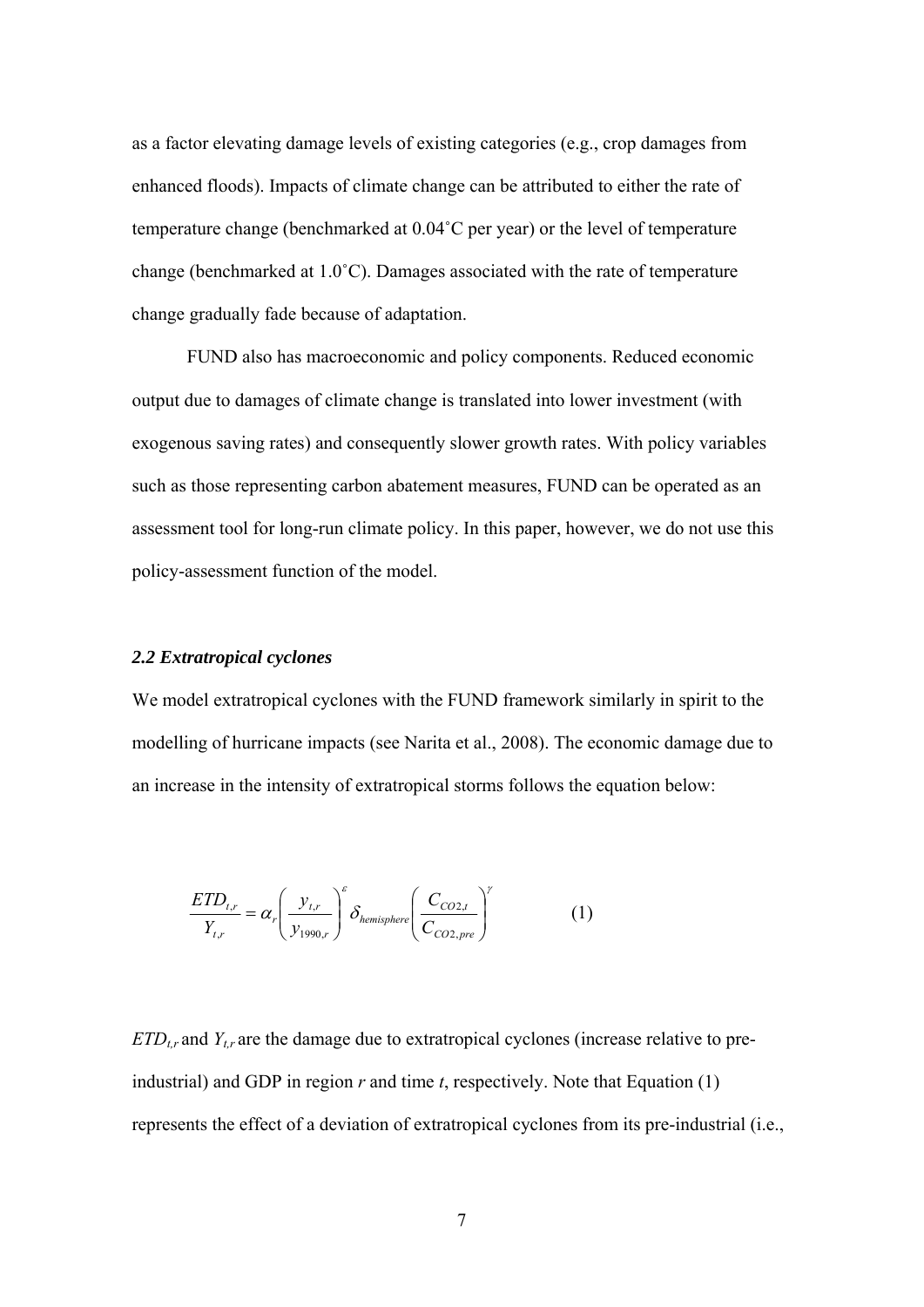not the total level of storm damages).  $\alpha_r$  is the factor determining the benchmark level of cyclone damages for region *r* (see Table 2). The data for cyclone damages are drawn from the Emergency Events Database (EM-DAT: http://www.emdat.be/) by the WHO Collaborating Centre for Research on the Epidemiology of Disasters (CRED). The CRED EM-DAT is an international initiative which assembles and organizes the data of natural disaster damages collected by various institutions worldwide (i.e., UN organizations, governments, NGOs, universities, private firms, and the press). The database contains basic data on the occurrence and the effects of more than 17,000 disasters in the world from 1900 to the present (Scheuren et al., 2008). Although the dataset has the weakness that its economic damage data are listed on a reported basis from different institutions and lack consistency, it is more comprehensive than other similar types of dataset and thus the best available at present. The coefficient  $\alpha_r$  is estimated by averaging storm damages in the dataset over the period 1986-2005. It should be noted that storm impacts vary greatly year to year, and the level of the coefficient is extremely sensitive to what period is chosen and averaged. We address this issue by conducting a set of sensitivity runs, which are discussed in the next section.

The component  $(y_t, y_t/y_t, y_0, y_t)$ <sup>ε</sup> in Equation (1) represents the effect of income level on vulnerability to storms, where *y* is per capita income (in 1995 US\$ per year) in region *r* at time *t*. Two factors are in play with regard to the relationship between affluence and disaster damages: economic damages of natural disasters may be magnified in richer economies because a unit amount of loss in capital leads to a bigger loss of income due to high productivity of capital; on the other hand, their wealth can insulate themselves from disaster damages by defensive expenditure or expensive but better infrastructure resistant to disaster shocks. In Equation (1),  $\varepsilon$  is the income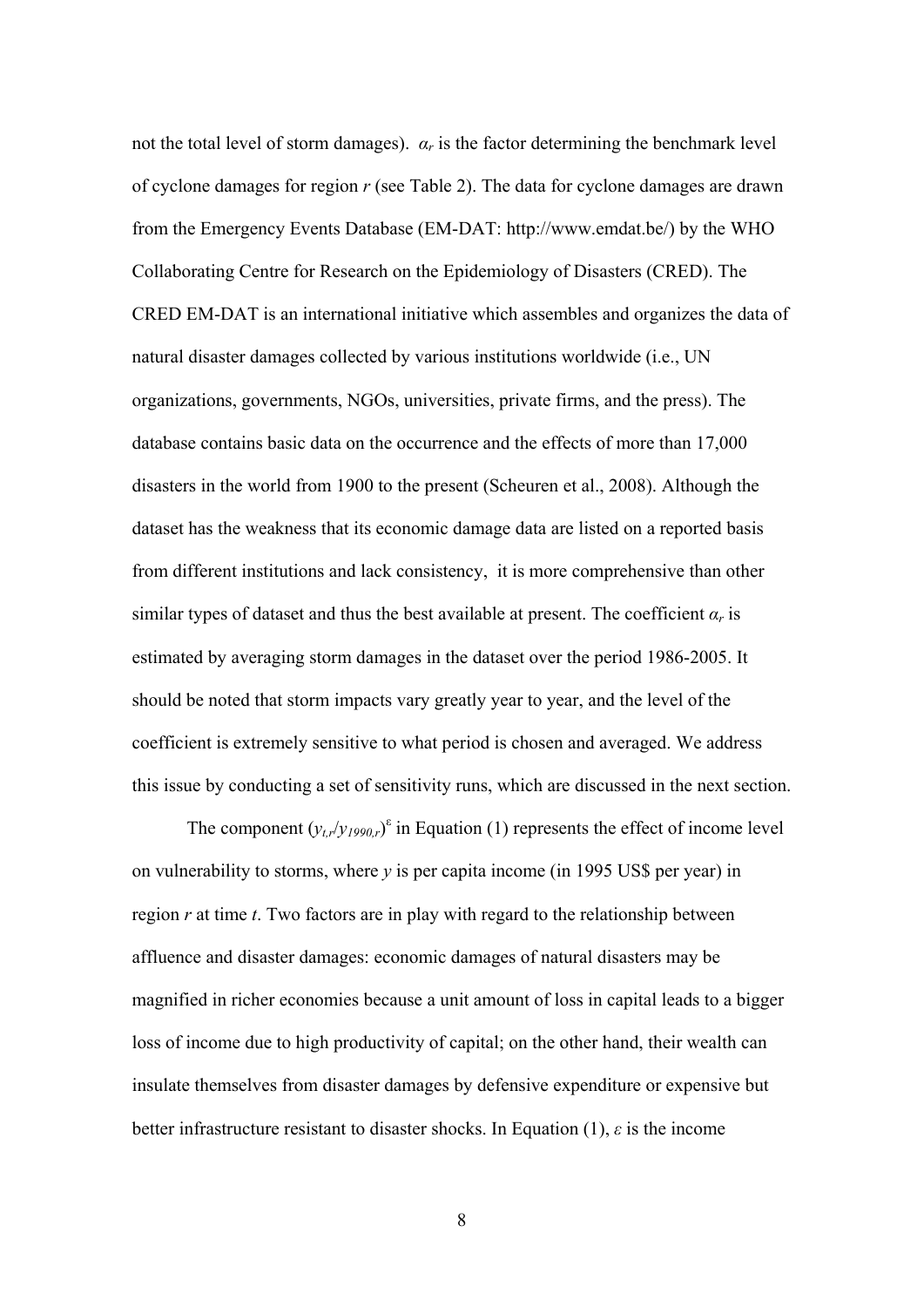<span id="page-9-0"></span>elasticity of storm damage and set at -0.514 (standard deviation: 0.027) after Toya and Skidmore (2007).

*δhemisphere* is a parameter indicating how much the number of intense storms increases.  $C_{CO2,t}$  is the atmospheric  $CO_2$  concentrations;  $C_{CO2, pre}$  is the  $CO_2$ concentrations in the pre-industrial era. The levels of parameter are set based on Lambert and Fyfe's (2005) comparison exercise of 15 GCMs with regard to atmospheric  $CO<sub>2</sub>$  concentrations and global incidence of storms. They showed that a majority of GCMs show an increase in the number of intense storms (i.e., storms whose pressure is lower than 970 mb at the central grid point) with higher  $CO<sub>2</sub>$  concentrations, whereas the total number of storms generally declines. Their results also reveal that the sensitivity of intense storm occurrence to  $CO<sub>2</sub>$  increases is generally greater in the Southern Hemisphere than in the Northern Hemisphere. For our study, we set the levels of *δhemisphere* to their estimated representative numbers from the GCM results, showing that the number of intense storms would increase by 8% and 42% with a doubling of  $CO<sub>2</sub>$  in the northern and southern hemispheres, respectively.<sup>[1](#page-9-0)</sup> We assume that only intense storms would cause substantial damage. Since Lambert and Fyfe's study only documents hemispheric estimates, we simply averaged the numbers of the Northern and Southern Hemispheres for the regions straddling the two hemispheres (i.e., SAM, SAS, SEA, and SIS). As a result of the above, we set the parameter  $\delta_{hemisphere}$  as follows:  $\delta_{NH}$ =0.04 (applicable to USA, WEU, JPK, EEU, FSU, MDE, CAM, CHI, and NAF);  $\delta_{SH}$ =0.21 (applicable to ANZ);  $\delta_{Straddline}$ = ( $\delta_{NH}$ + $\delta_{SH}$ )/2= 0.13 (applicable to SAM, SAS, SEA, and SIS). In the standard run, we adopt the simple assumption that the damage has

<sup>&</sup>lt;sup>1</sup> We use the representative numbers from Lambert and Fyfe's "1ppcto2x" scenario runs. The scenario is that  $CO<sub>2</sub>$  concentrations are gradually increased from the pre-industrial level to the doubled over about 70 years and then held constant. The values of  $\delta$  are calculated by averaging the enhancement of storm occurrence at the time when concentrations hit the doubled level (years 61-80) and of long-run levels (years 201-220).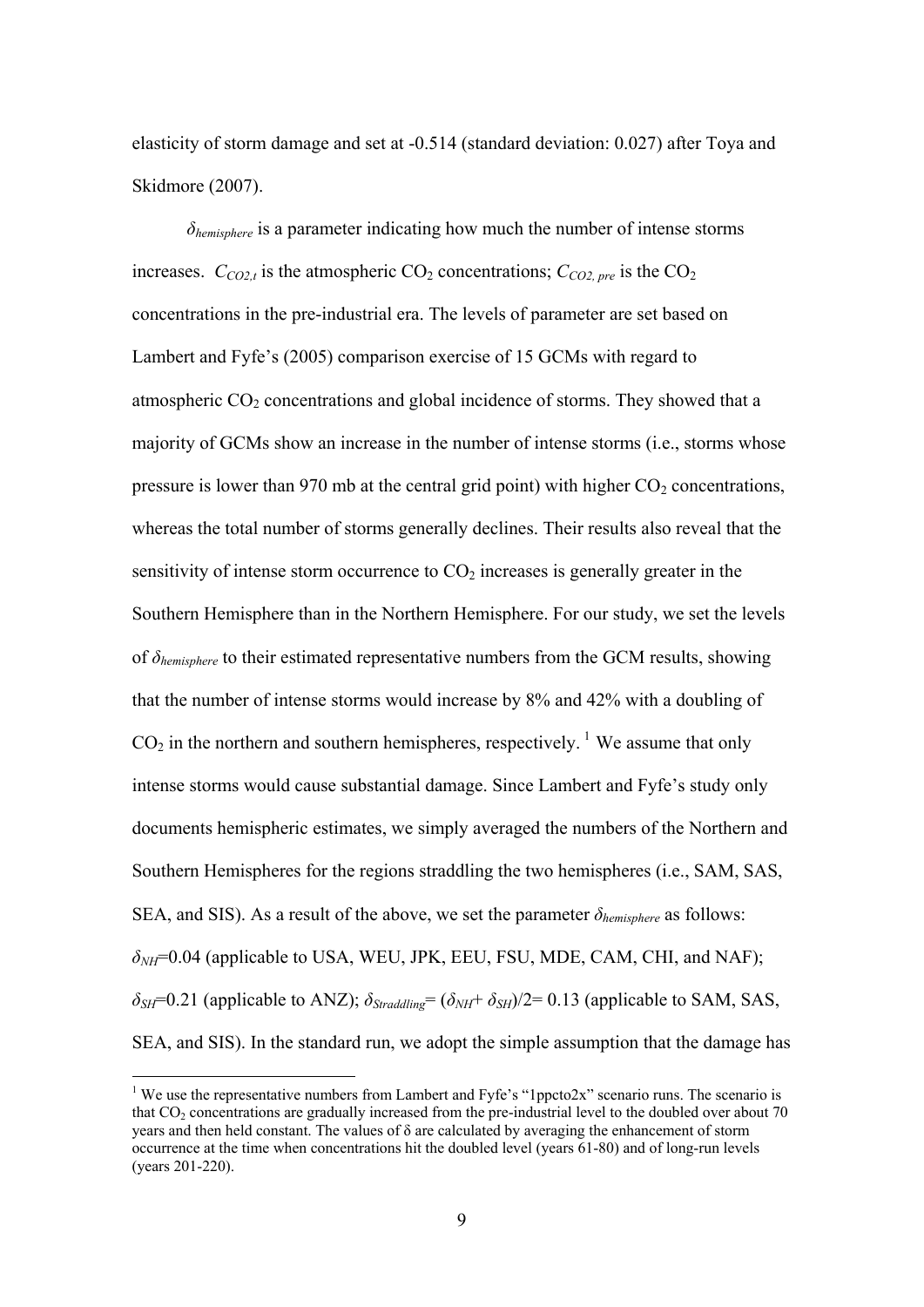a linear relationship with the  $CO_2$  concentrations (i.e.,  $\gamma = 1$ ). In sensitivity runs, we investigate the significance of this linear assumption with different levels of *γ*.

Similar to the rest of the impact module for FUND (Tol, 2002a; Narita et al., 2008), the extratropical cyclone component has a separate function estimating mortality in addition to that for economic damages:

$$
\frac{ETM_{t,r}}{P_{t,r}} = \beta_r \left( \frac{y_{t,r}}{y_{1990,r}} \right)^{\eta} \delta_h \left( \frac{C_{CO2,t}}{C_{CO2,pre}} \right)^{\gamma}
$$
 (2)

In Equation (2),  $ETM_{tr}$  and  $P_{tr}$  are the mortality due to extratropical cyclones (increase relative to pre-industrial) and the population in region r and time t, respectively.  $\beta_r$ signifies the regional baseline level of mortality from tropical cyclones (based on the CRED EM-DAT data, see Table 2).  $\eta$  is the income elasticity of storm damage and set as -0.501 (standard deviation: 0.051) after Toya and Skidmore (2007). The number of death computed after the equation is translated into loss of population. The mortality is also considered to be equivalent with some economic loss: as in the other impact categories in FUND, mortality due to tropical cyclones is valued at 200 times the per capita income of the affected region. This is set to be consistent with the discussion by Cline (1992), who drew on average annual wage data and estimates of the value of a statistical life.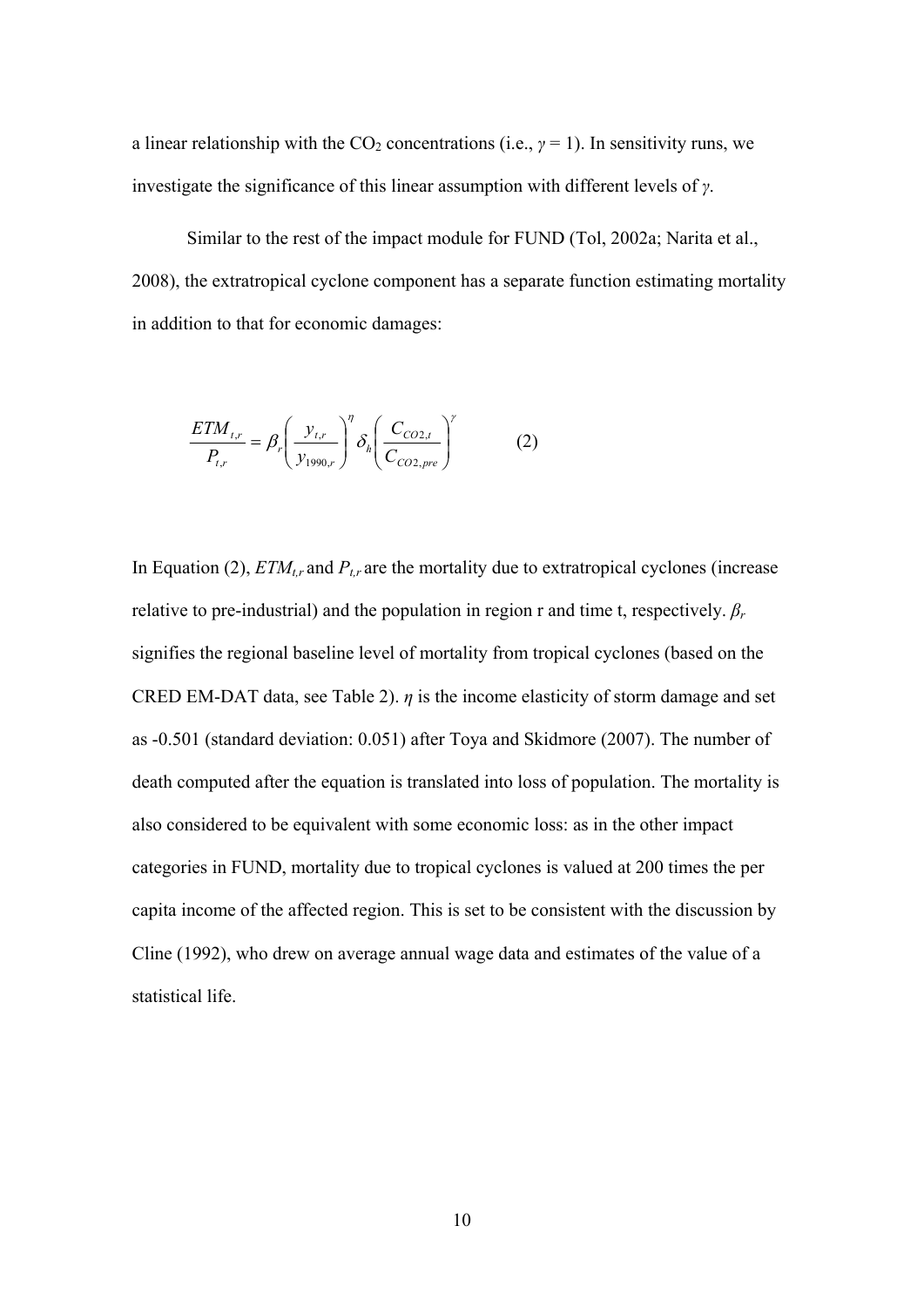#### <span id="page-11-0"></span>**3. Results**

<u>.</u>

Table 3 summarizes the results for the economic damage and mortality of extratropical storms in the year 2100. The results represent increased damages relative to preindustrial times (i.e., without climate change). In the base case, the extra direct economic damage from climate change enhanced storms amounts to \$2.4 billion (1995 US dollar per year). This figure is approximately 35% of the expected global total economic storm damage in 2005 (\$7 billion) – that is, climate change would increase winter storm damage by about one-third. It is about one eighth of the enhanced *tropical* cyclone damage for the same year calculated by FUND with the base assumptions (\$19 billion). The table also shows that intensified storms would cause 200 additional deaths (whose monetized value of life is \$0.5 billion) in the year 2100 in the base case. The increase of global temperature (+3.2˚C above the pre-industrial level) causes economic damage, but the size of damage is also a reflection of the expanded size of the economy at 2100, which is almost 8 times the 2000 level. The time trends of increased direct economic loss and its share to world GDP (for the base case: 1986-2005 baseline) presented in Figure 1 show this income effect more visibly. The graph shows a rapid increase of absolute storm damages, $<sup>2</sup>$  $<sup>2</sup>$  $<sup>2</sup>$  while the ratio of increased damage to GDP is</sup> more or less flat over the period, which is around 0.0007%.

Table 3 also shows the results of sensitivity runs. As already mentioned, storm damages exhibit significant interannual variability, and the choice of baseline period affects the results. As alternative cases, we both extend and shorten the averaging period by ten years (1976-2005 and 1996-2005). As Table 3 shows, the direct economic damage is largest in the case of the original 1986-2005 baseline and smallest in the case

<sup>2</sup> In other words, the effect of climate change on storm damage is much less than 35% of total *at present*.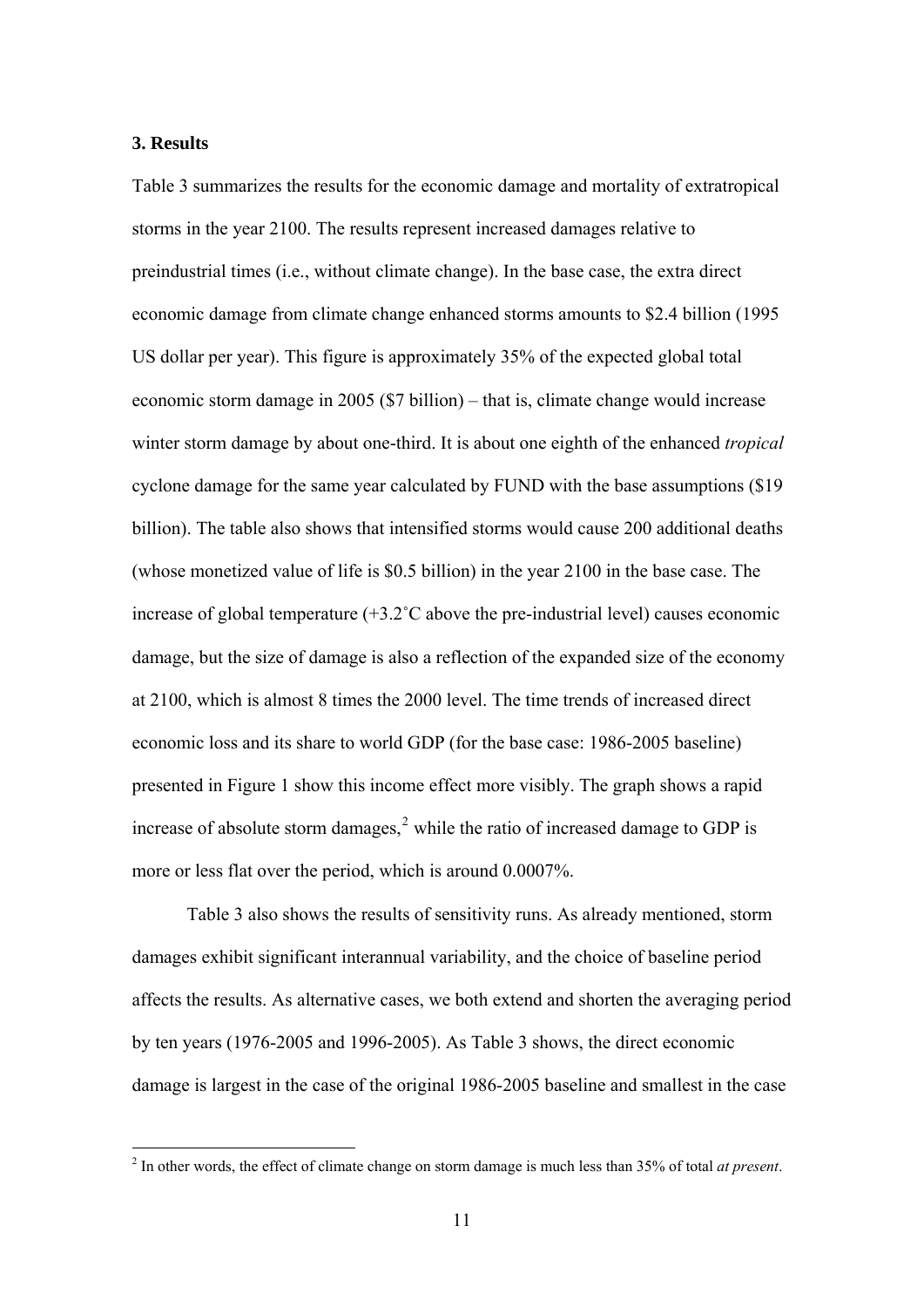of the 1996-2005 baseline. Storm damage is highest with the base years 1986-2005 because of the record storms in Western Europe in the year 1990 (\$15 billion according to the EM-DAT data). The difference among the different sets of baseline is not very strong with regard to mortality because of the advanced warning systems and strict building standards in rich countries.

Figure 2 shows the regional disaggregation of damages (direct economic loss) for selected regions where storm impacts have relatively high economic significance (namely the USA, Canada, Western Europe and Australia and New Zealand). Figure 2 shows that Western Europe tops in terms of the absolute level of storm damage, with an amount over \$0.3 billion. On the other hand, Australia and New Zealand (ANZ) exhibits by far the highest damage relative to GDP, over 0.006% of GDP.

The other sets of results shown in Table 3 are sensitivity analyses for different values of parameters. The income elasticities of storm damage with regard to direct economic loss and mortality (*ε* and *η*) are increased and decreased according to the standard deviations estimated by Toya and Skidmore (2007). As for the income elasticity on direct economic loss (*ε*), the shift of level has a relatively small impact on outcome, by around 10% at most. The change in elasticity brings about a slightly larger change in mortality, up to around 15% of the total.

Table 3 also shows the results of sensitivity runs with regard to *δ*. We set the high and low *δ*s to be consistent with the upper and lower bounds in Lambert and Fyfe's comparison (from their Figure 7: this means  $\delta_{NH}$ =0.17,  $\delta_{SH}$ =0.49, and  $\delta_{Straddline}$ =0.33 for the high  $\delta$  case, and  $\delta_{NH} = -0.05$ ,  $\delta_{SH} = 0$ , and  $\delta_{\text{Straddling}} = -0.02$  for the low  $\delta$  case). The last set of data listed in Table 3 varies the exponent  $\gamma$ , namely,  $\gamma = 3, 2, 0.5$ . Note that parameter *δ* involves the change in *frequency* of intense storms, not in *wind speed*.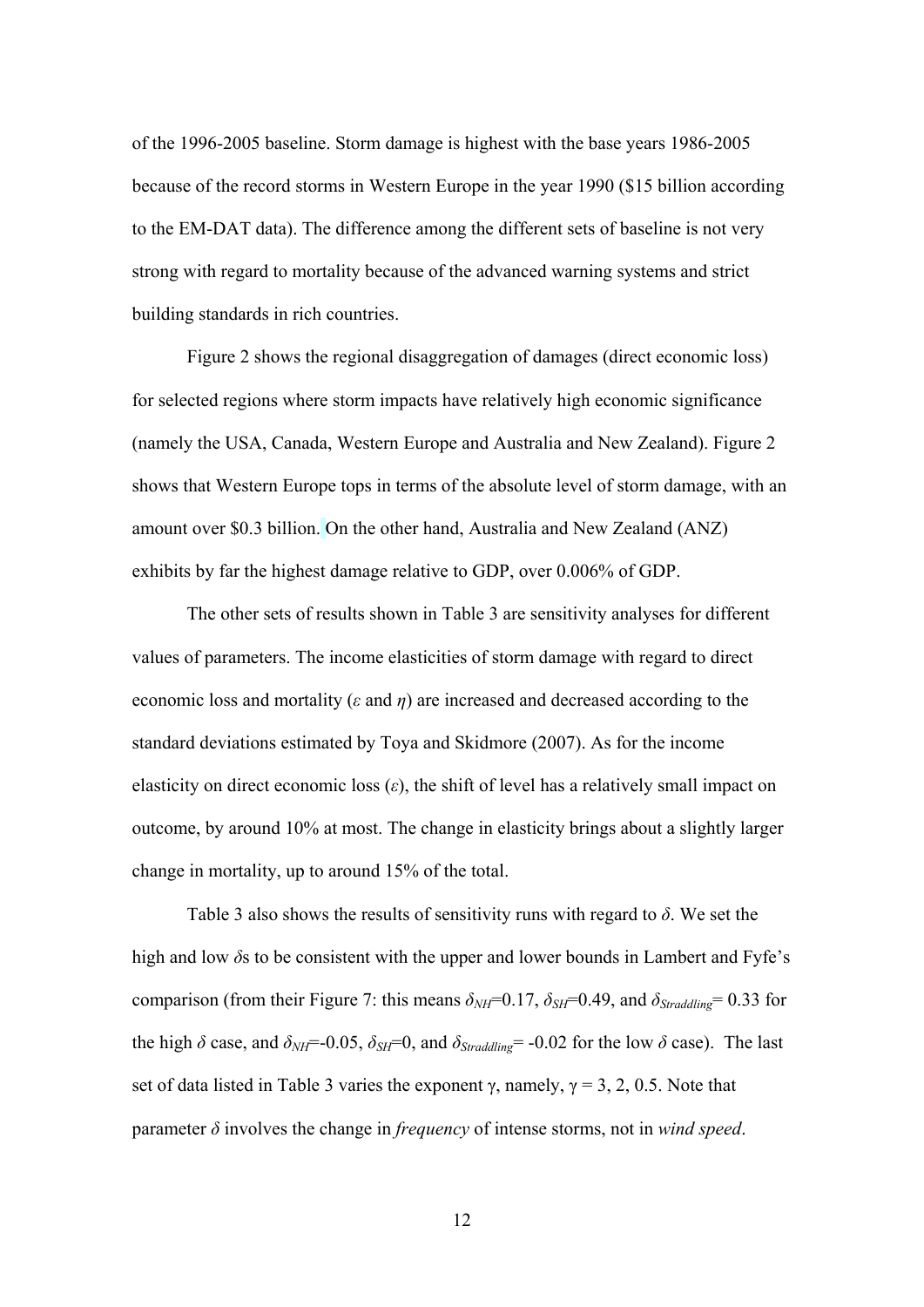While storm damage is more than linear in wind speed (e.g., Emanuel, 2005), it is probably linear in storm frequency. The sensitivity runs on  $\delta$  and  $\gamma$  show that higher levels of these parameters indeed lead to greater damages up to 4 times relative the base run's, but not in order of magnitude.

Figure 3 shows the increased damages of extratropical storms as a fraction of the total costs of climate change. Data represent the base results for the year 2100, and they are presented as ratios to both the gross (i.e., only damages are considered) and net (both benefits and damages are summed) total impacts. While some regions exhibit relatively strong contribution of extratropical storms on total damage in Figure 3 (e.g., Canada on the net basis), the graph does not indicate any clear, systematic patterns because gross and net total damages are very different in all regions in the first place. Table 4 shows the global marginal costs of carbon emissions calculated by FUND for the base case. The results presented are simple sums over the world regions. The results show that in a relative sense, the marginal costs from storm damages are negligible in the total marginal costs, and are even significantly less than the ones for tropical storms (about one tenth in case of the 0% time preference; cf. Narita et al., 2008).

#### **4. Discussion and conclusion**

This study estimates the economic impacts of enhanced storm activities under climate change with the integrated assessment model FUND 3.4. In the base case, the direct economic damage of enhanced storms due to climate change amounts to \$2.4 billion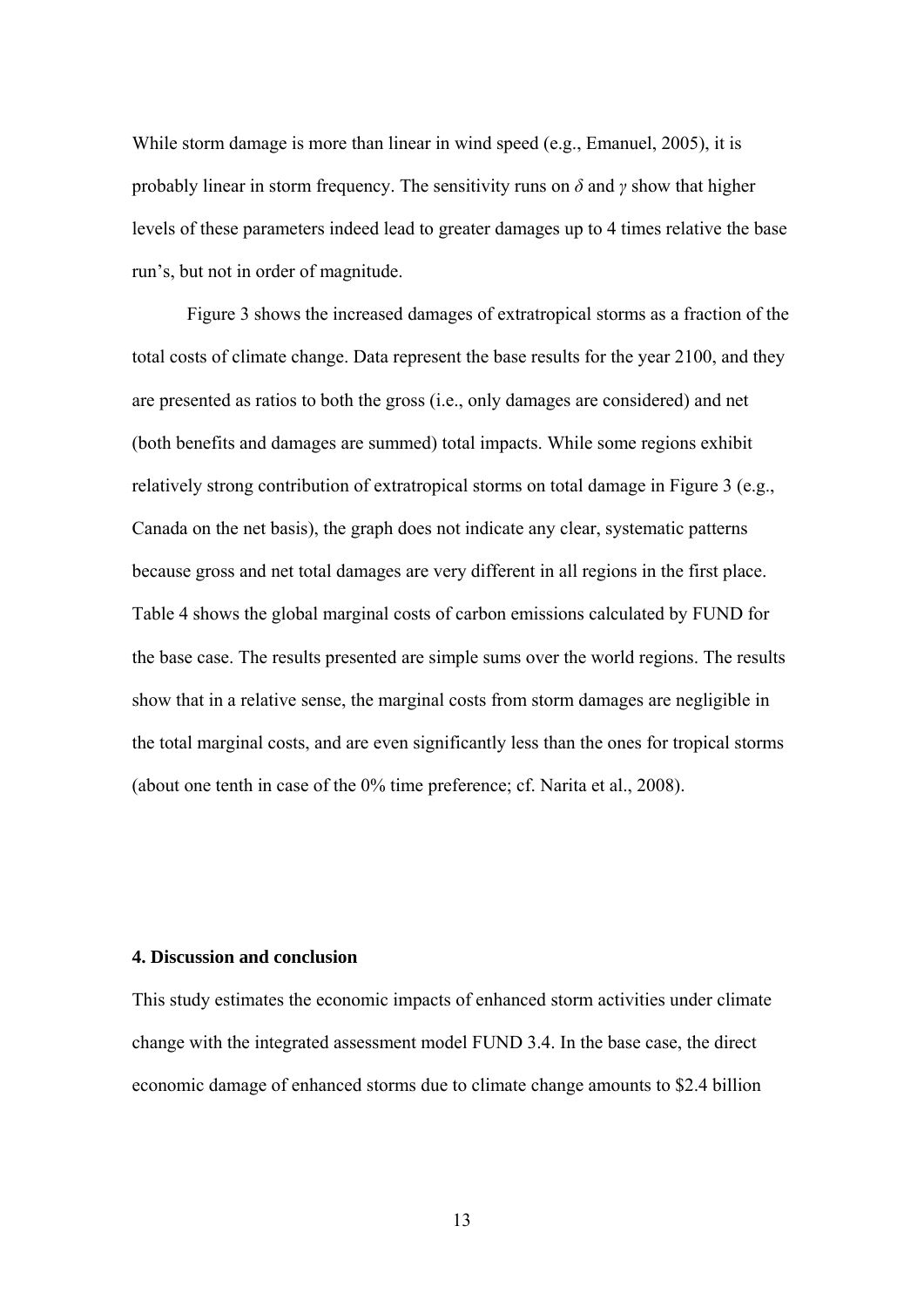<span id="page-14-0"></span>globally (approximately 35% of the total economic loss of storms at present) at the year 2100, while the ratio to the world GDP is 0.0007%.

The regional results (Figure 2) indicate that the economic effect of extratropical storms with climate change would have relatively minor importance for the US: The enhanced extratropical storm damage (less than 0.001% of GDP for the base case) is one order of magnitude lower than the tropical cyclone damage (roughly 0.01% GDP) calculated by the same version of FUND. In the regions without strong tropical cyclone influence, such as Western Europe and Australia and New Zealand, the extratropical storms might have some more significance as a possible damage factor of climate change. Especially for the latter, the direct economic damage could amount to more than 0.006% of GDP. Still, the impact is small relative to the income growth expected in these regions. $3$ 

Our assessment falls in the range of existing estimates on Europe. Leckebusch et al. (2007) concluded that in the UK and Germany, storm-related loss would increase by up to 37% under climate change (i.e., the change to be seen in the late  $21<sup>st</sup>$  century from the present). Pinto et al. (2007) showed that the change of the mean annual loss of storms is in the range from -4% to 43% in the case of Germany. Meanwhile, Hanson et al. (2004) estimated no significant change in storm activities in the UK until the late  $21<sup>st</sup>$ century.

This study's results show different damage than Dorland et al. (1999), who assume an increase of wind intensity. They concluded that a 2% increase of wind intensity could lead to a 50% increase of storm loss in the Netherlands. Our study does not base its assessment on wind speed (whose global comparison data do not exist in the

<sup>&</sup>lt;sup>3</sup> This is about the baseline change and not about temporal variability of incidence, and of course, the latter variability factor might justify stronger institutions against storm damage. However, this issue is beyond scope of this paper.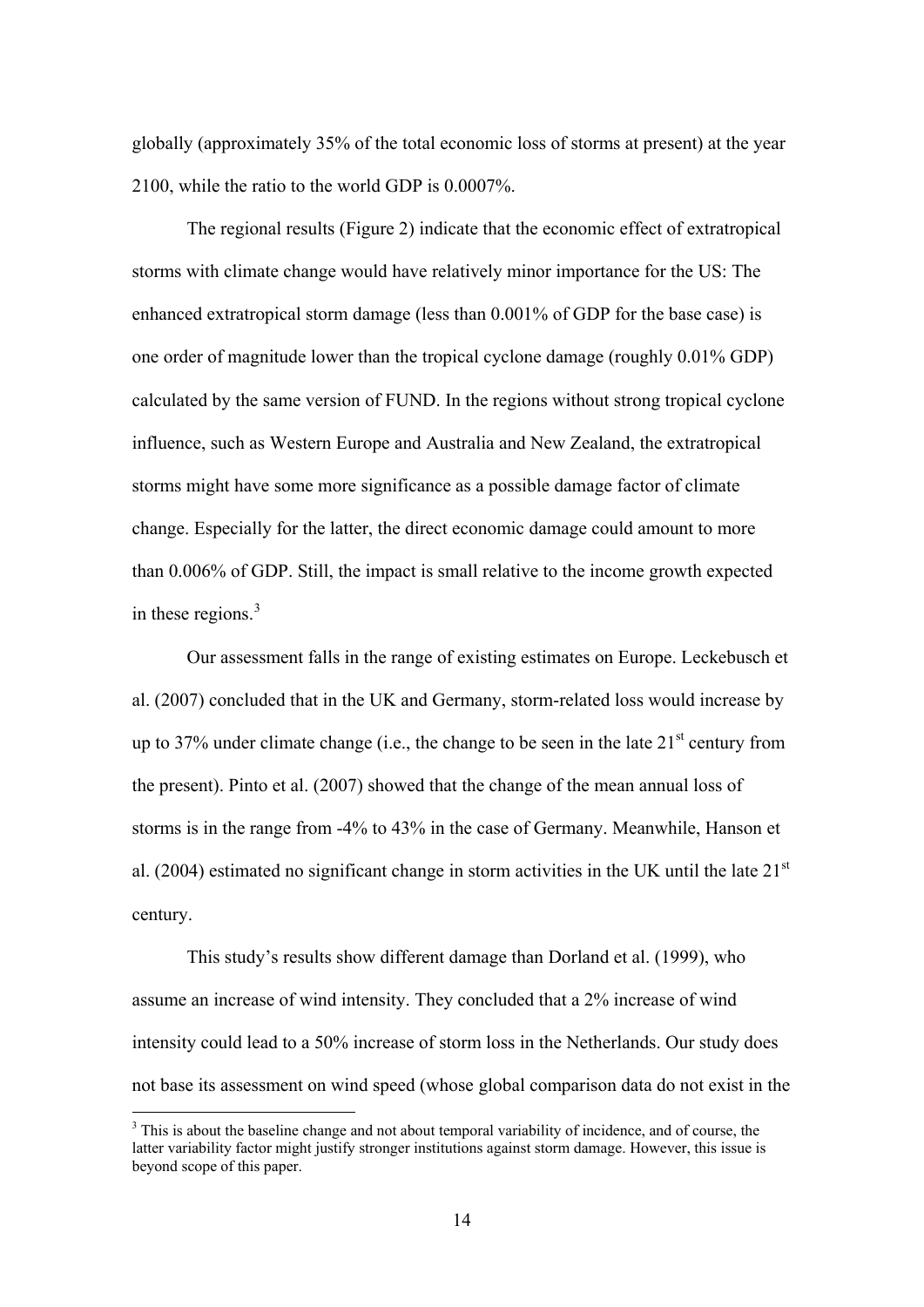context of climate change), and thus these two sets of results are not directly comparable. However, their conclusion suggests that our estimates might be rather conservative.

This paper is an initial attempt to assess global impacts of extratropical storms under climate change, and it unavoidably has some limitations. The most important one would be the state of scientific knowledge it stands on, which is still somehow elusive and does not allow us to make detailed formulations of storm impacts for the model. Additionally, the following could be pointed out as limitations concerning our assessment approach itself. First, our computation adopted exogenous savings rates to simulate long-run growth paths with intensifying storms, but more accurate modelling would require endogenous decision functions of investment representing detailed features of individual savings decisions in face of storms. Second, the model calculated damages of extratropical cyclones in making use of a separate component in the impact module in favour of analytical clarity and simplicity, but this means that the model ignores some combined effects of enhanced cyclones with other factors, such as its coupling effect with sea level rise.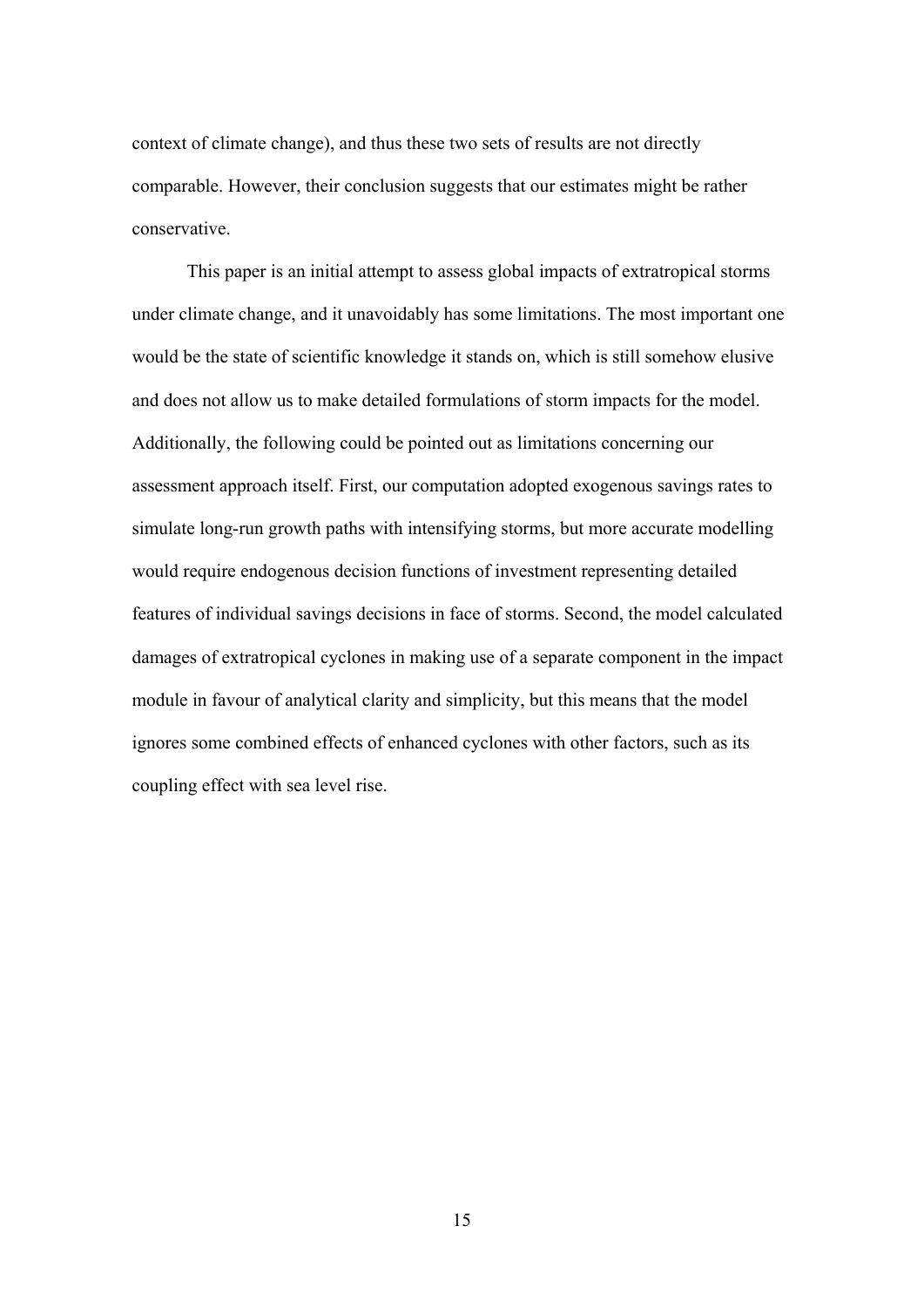### **Acknowledgements**

Financial support by the US Environmental Protection Agency and the German Research Foundation (the "Future Ocean" Cluster of Excellence program) is gratefully acknowledged.

# **References**

Anthoff, D., C. Hepburn, and R.S.J. Tol, 2009. Equity weighting and the marginal damage costs of climate change, *Ecological economics*, 68(3), 836-849.

Cline, W.R., 1992. *The economics of global warming*, Institute for International Economics, Washington D.C.

Dorland, C., R.S.J. Tol, and J.P. Palutikof, 1999. Vulnerability of the Netherlands and northwest Europe to storm damage under climate change, *Climatic change*, 43, 513-535.

Emanuel, K., 2005. Increasing destructiveness of tropical cyclones over the past 30 years, *Nature,* 436, 686-688.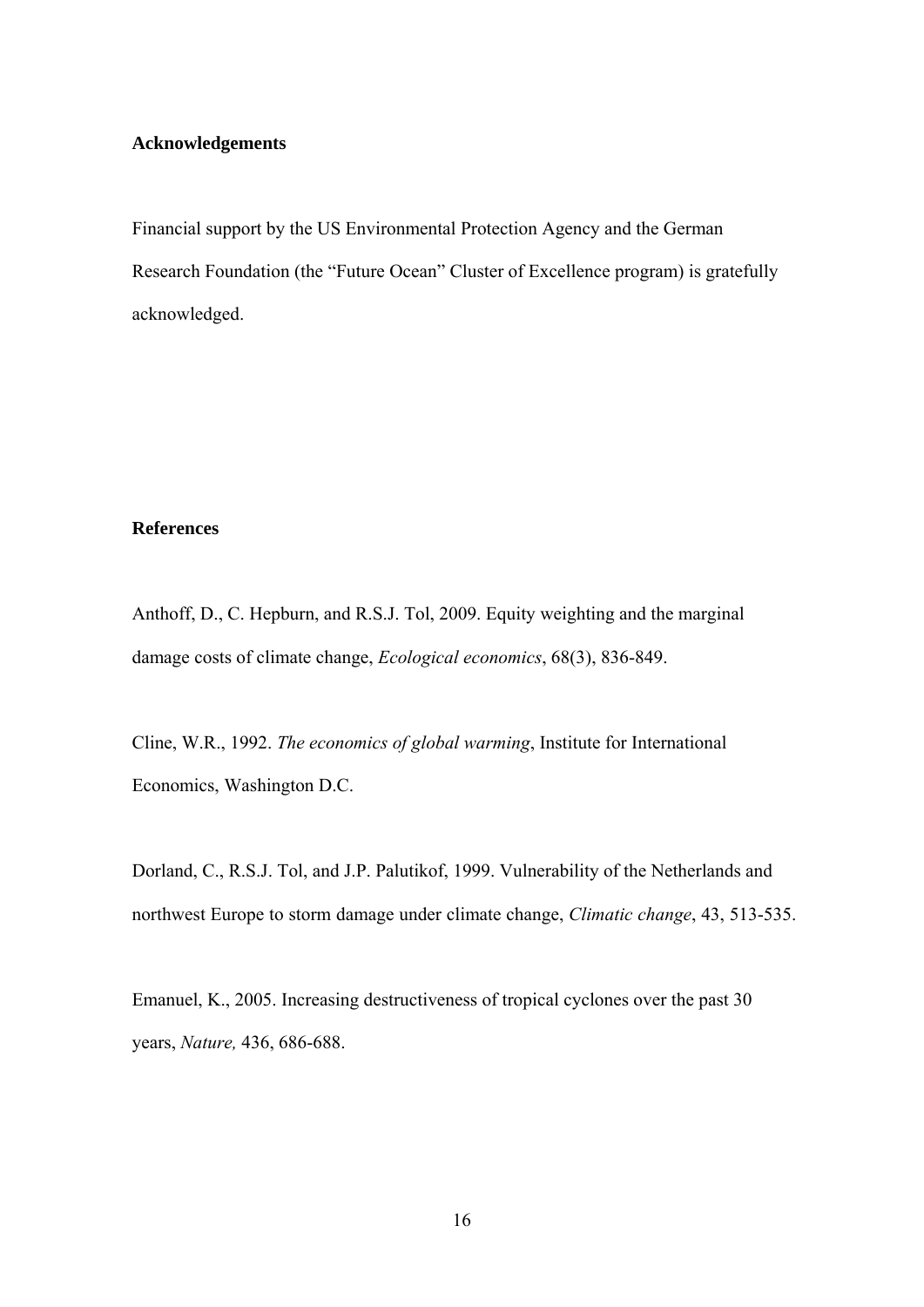Hanson, C.E., Holt, T., and J.P. Palutikof, 2004. *An integrated assessment of the potential for change in storm activity over Europe: Implications for insurance and forestry in the UK, IT1.4 final report*, Tyndall Centre for Climate Change Research, February 2004.

IPCC, 2007. *IPCC fourth assessment report*.

IPCC, 2001. *IPCC third assessment report*.

Lambert, S.J. and J.C. Fyfe, 2005. Changes and frequencies and strengths simulated in enhanced greenhouse warming experiments: Results from the models participating in the IPCC diagnostic exercise, *Climate dynamics*, 26, 713-728.

Leckebusch, G., U. Ulbrich, L. Fröhlich, and J.G. Pinto, 2007. Property loss potentials for European midlatitude storms in a changing climate, *Geophysical research letters*, 34, L05703, Doi: 10.1029/2006GL027663.

Leggett, J., Pepper, W.J., and Swart, R.J., 1992. Emission scenarios for the IPCC: An Update, *In*: Houghton, J.T., Callander, B.A., Varney, S.K. eds., *Climate change 1992 – The supplementary report to the IPCC scientific assessment*, Cambridge University Press.

Mendelsohn, R., W. Morrison, M.E. Schlesinger, and N.G. Andronova, 2000. Countryspecific market impacts of climate change, *Climatic change*, 45, 553-569.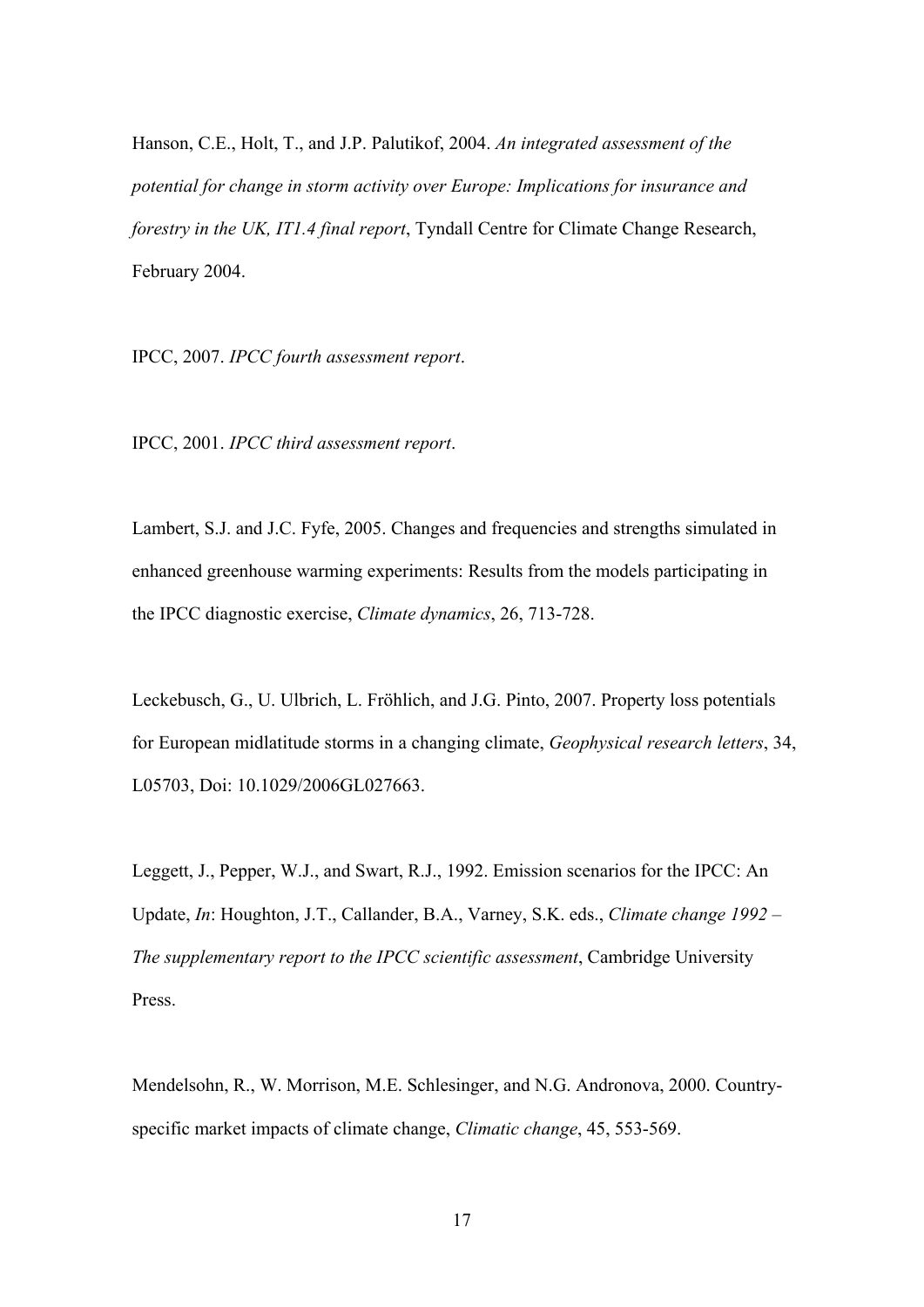Narita, D., R.S.J., Tol, and D. Anthoff, 2008. Damage costs of climate change through intensification of tropical cyclone activities: An application of FUND, ESRI Working Paper 259.

Pinto, J.G., E.L. Fröhlich, G.C. Leckebusch, and U. Ulbrich, 2007. Changing European storm loss potentials under modified climate conditions according to ensemble simulations of the ECHAM5/MPI-OM1 GCM, *Natural hazards and earth system sciences*, 7, 165-175.

Reinhard, J., 2005. Good data – The be-all and end-all for underwrites, in *Weather catastrophes and climate change – Is there still hope for us?* Munich Re.

Scheuren J.-M., O. le Polain de Waroux, R. Below, D. Guha-Sapir, and S. Ponserre, 2008. *Annual disaster statistical review: The numbers and trends 2007*, CRED, Brussels.

Shine, K.P., Derwent, R.G., Wuebbles, D.J., and Morcrette, J.-J., 1990. Radiative forcing of climate, *In*: Houghton, J.T., Jenkins, G.J., and Ephraums, J.J. eds. *Climate change – The IPCC scientific assessment*, Cambridge University Press.

Swiss Re, 2006. *The effect of climate change: storm damage in Europe on the rise, Focus report*.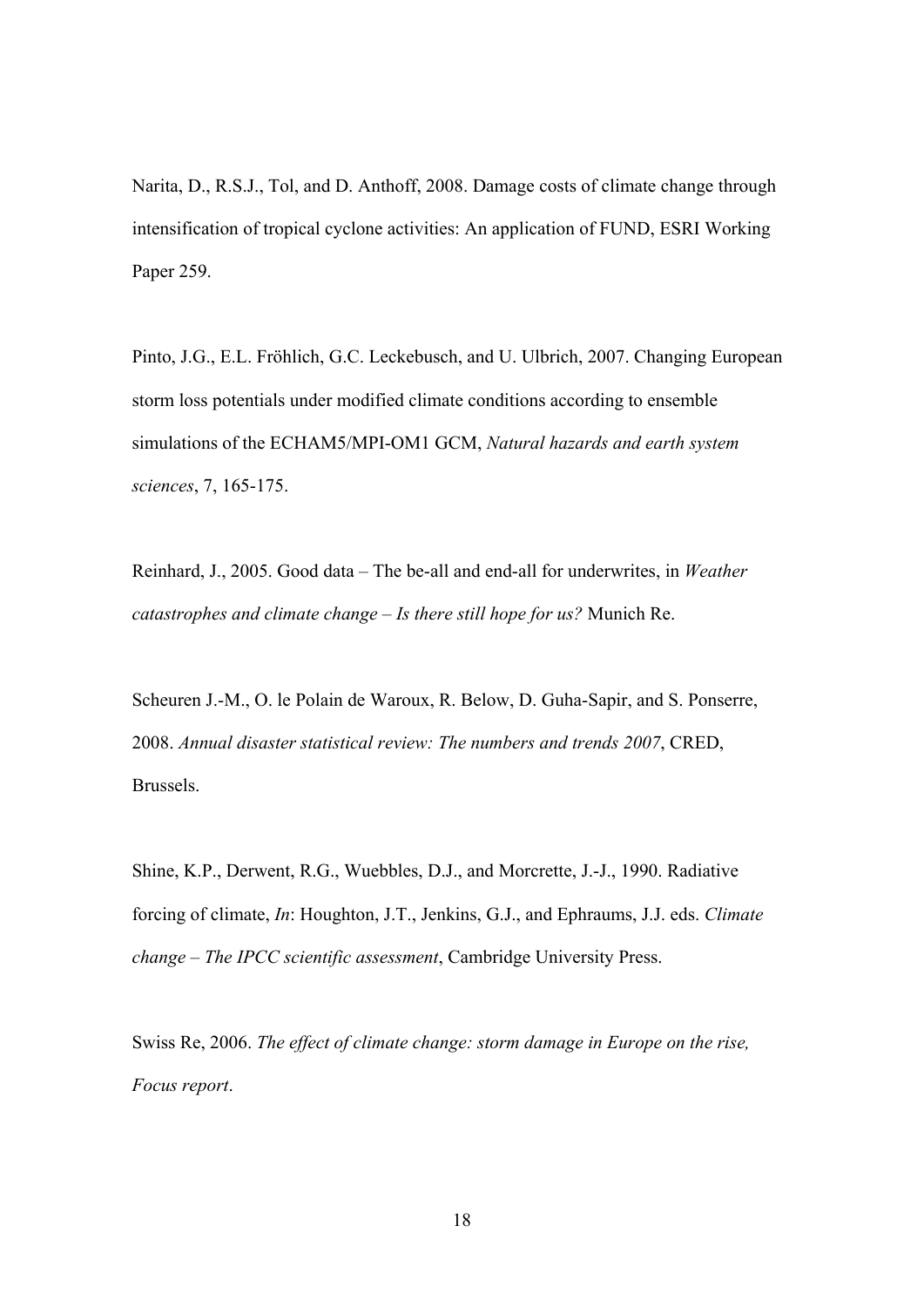Tol, R.S.J., 1999. The marginal costs of greenhouse gas emissions, *The energy journal*, 20(1), 61-81.

Tol, R.S.J., 2001. Equitable cost-benefit analysis of climate change policies, *Ecological economics*, 36, 71-85.

Tol, R.S.J., 2002a. Estimates of the damage costs of climate change – Part I: Benchmark estimates, *Environmental and resource economics*, 21, 47-73.

Tol, R.S.J., 2002b. Estimates of the damage costs of climate change – Part II: Dynamic estimates, *Environmental and resource economics*, 21, 135-160.

Tol, R.S.J., 2002c. Welfare specifications and optimal control of climate change: An application of FUND, *Energy Economics*, 24, 367-376.

Toya, H., and M. Skidmore, 2007. Economic development and the impacts of natural disasters, *Economics letters*, 94, 20-25.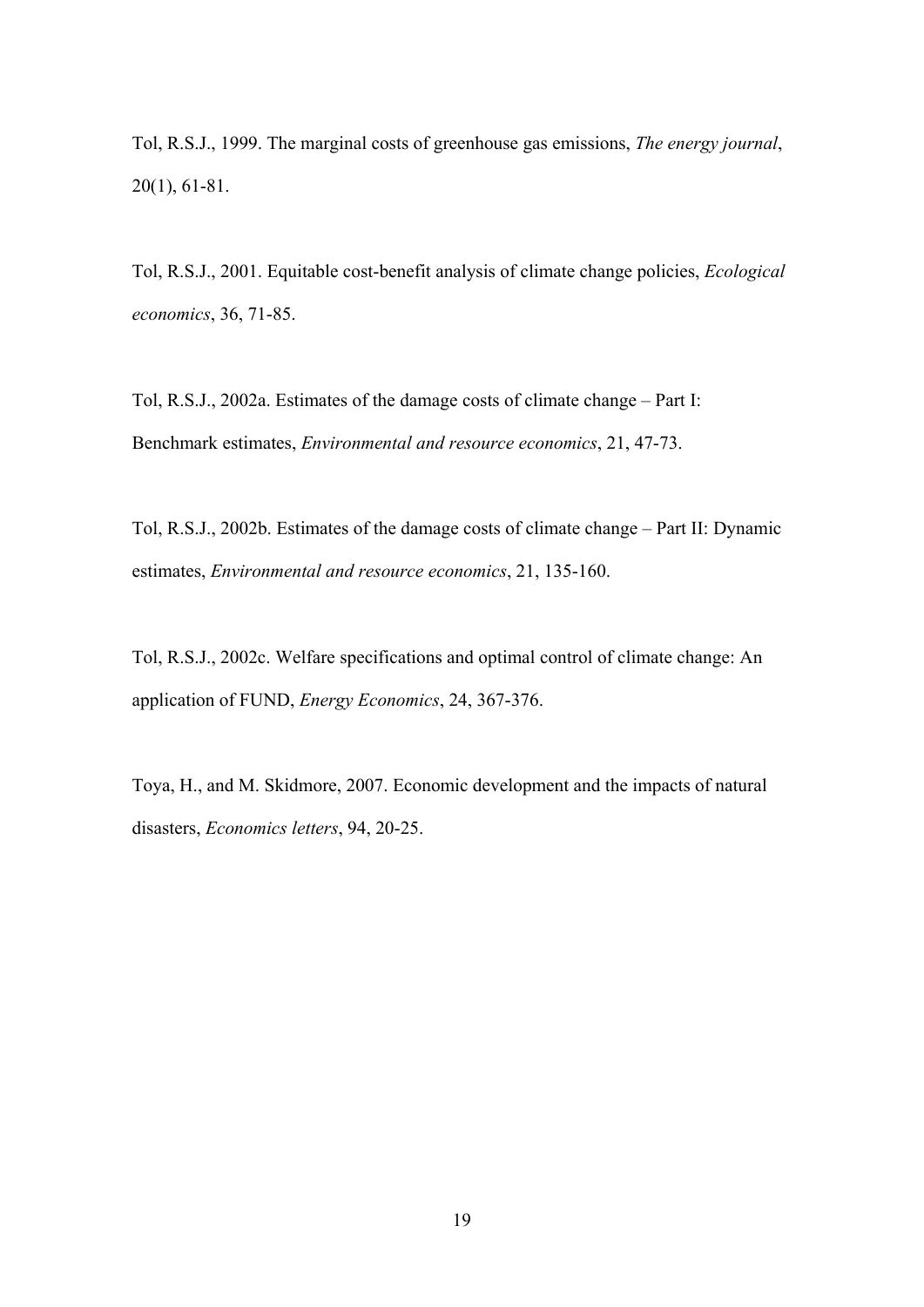| Acronym    | Name              | Countries                                                                                                              |
|------------|-------------------|------------------------------------------------------------------------------------------------------------------------|
| <b>USA</b> | <b>USA</b>        | United States of America                                                                                               |
| CAN        | Canada            | Canada                                                                                                                 |
| WEU        | Western           | Andorra, Austria, Belgium, Cyprus, Denmark, Finland, France,                                                           |
|            | Europe            | Germany, Greece, Iceland, Ireland, Italy, Liechtenstein,                                                               |
|            |                   | Luxembourg, Malta, Monaco, Netherlands, Norway, Portugal, San                                                          |
|            |                   | Marino, Spain, Sweden, Switzerland, United Kingdom                                                                     |
| <b>JPK</b> | Japan and         | Japan, South Korea                                                                                                     |
|            | South Korea       |                                                                                                                        |
| <b>ANZ</b> | Australia and     | Australia, New Zealand                                                                                                 |
|            | New Zealand       |                                                                                                                        |
| <b>EEU</b> | Central and       | Albania, Bosnia and Herzegovina, Bulgaria, Croatia, Czech                                                              |
|            | Eastern           | Republic, Hungary, FYR Macedonia, Poland, Romania, Slovakia,                                                           |
|            | Europe            | Slovenia, Yugoslavia                                                                                                   |
| <b>FSU</b> | Former            | Armenia, Azerbaijan, Belarus, Estonia, Georgia, Kazakhstan,                                                            |
|            | Soviet Union      | Kyrgyzstan, Latvia, Lithuania, Moldova, Russia, Tajikistan,                                                            |
|            |                   | Turkmenistan, Ukraine, Uzbekistan                                                                                      |
| <b>MDE</b> | Middle East       | Bahrain, Iran, Iraq, Israel, Jordan, Kuwait, Lebanon, Oman, Qatar,                                                     |
|            |                   | Saudi Arabia, Syria, Turkey, United Arab Emirates, West Bank and                                                       |
|            |                   | Gaza, Yemen                                                                                                            |
| CAM        | Central           | Belize, Costa Rica, El Salvador, Guatemala, Honduras, Mexico,                                                          |
|            | America           | Nicaragua, Panama                                                                                                      |
| <b>SAM</b> | South             | Argentina, Bolivia, Brazil, Chile, Colombia, French Guiana,                                                            |
|            | America           | Guyana, Paraguay, Peru, Suriname, Uruguay, Venezuela                                                                   |
| SAS        | South Asia        | Afghanistan, Bangladesh, Bhutan, India, Nepal, Pakistan, Sri Lanka                                                     |
| <b>SEA</b> | Southeast<br>Asia | Brunei, Cambodia, East Timor, Indonesia, Laos, Malaysia,<br>Myanmar, Papua New Guinea, Philippines, Singapore, Taiwan, |
|            |                   | Thailand, Vietnam                                                                                                      |
| <b>CHI</b> | China plus        | China, Hong Kong, North Korea, Macau, Mongolia                                                                         |
| <b>NAF</b> | North Africa      | Algeria, Egypt, Libya, Morocco, Tunisia, Western Sahara                                                                |
| <b>SSA</b> | Sub-Saharan       | Angola, Benin, Botswana, Burkina Faso, Burundi, Cameroon, Cape                                                         |
|            | Africa            | Verde, Central African Republic, Chad, Congo-Brazzaville,                                                              |
|            |                   | Congo-Kinshasa, Cote d'Ivoire, Djibouti, Equatorial Guinea,                                                            |
|            |                   | Eritrea, Ethiopia, Gabon, Gambia, Ghana, Guinea, Guinea-Bissau,                                                        |
|            |                   | Kenya, Lesotho, Liberia, Madagascar, Malawi, Mauritania,                                                               |
|            |                   | Mozambique, Namibia, Niger, Nigeria, Rwanda, Senegal, Sierra                                                           |
|            |                   | Leone, Somalia, South Africa, Sudan, Swaziland, Tanzania, Togo,                                                        |
|            |                   | Uganda, Zambia, Zimbabwe                                                                                               |
| <b>SIS</b> | Small Island      | Antigua and Barbuda, Aruba, Bahamas, Barbados, Bermuda,                                                                |
|            | <b>States</b>     | Comoros, Cuba, Dominica, Dominican Republic, Fiji, French                                                              |
|            |                   | Polynesia, Grenada, Guadeloupe, Haiti, Jamaica, Kiribati,                                                              |
|            |                   | Maldives, Marshall Islands, Martinique, Mauritius, Micronesia,                                                         |
|            |                   | Nauru, Netherlands Antilles, New Caledonia, Palau, Puerto Rico,                                                        |
|            |                   | Reunion, Samoa, Sao Tome and Principe, Seychelles, Solomon                                                             |
|            |                   | Islands, St Kitts and Nevis, St Lucia, St Vincent and Grenadines,                                                      |
|            |                   | Tonga, Trinidad and Tobago, Tuvalu, Vanuatu, Virgin Islands                                                            |

**Table 1.** Regions considered in FUND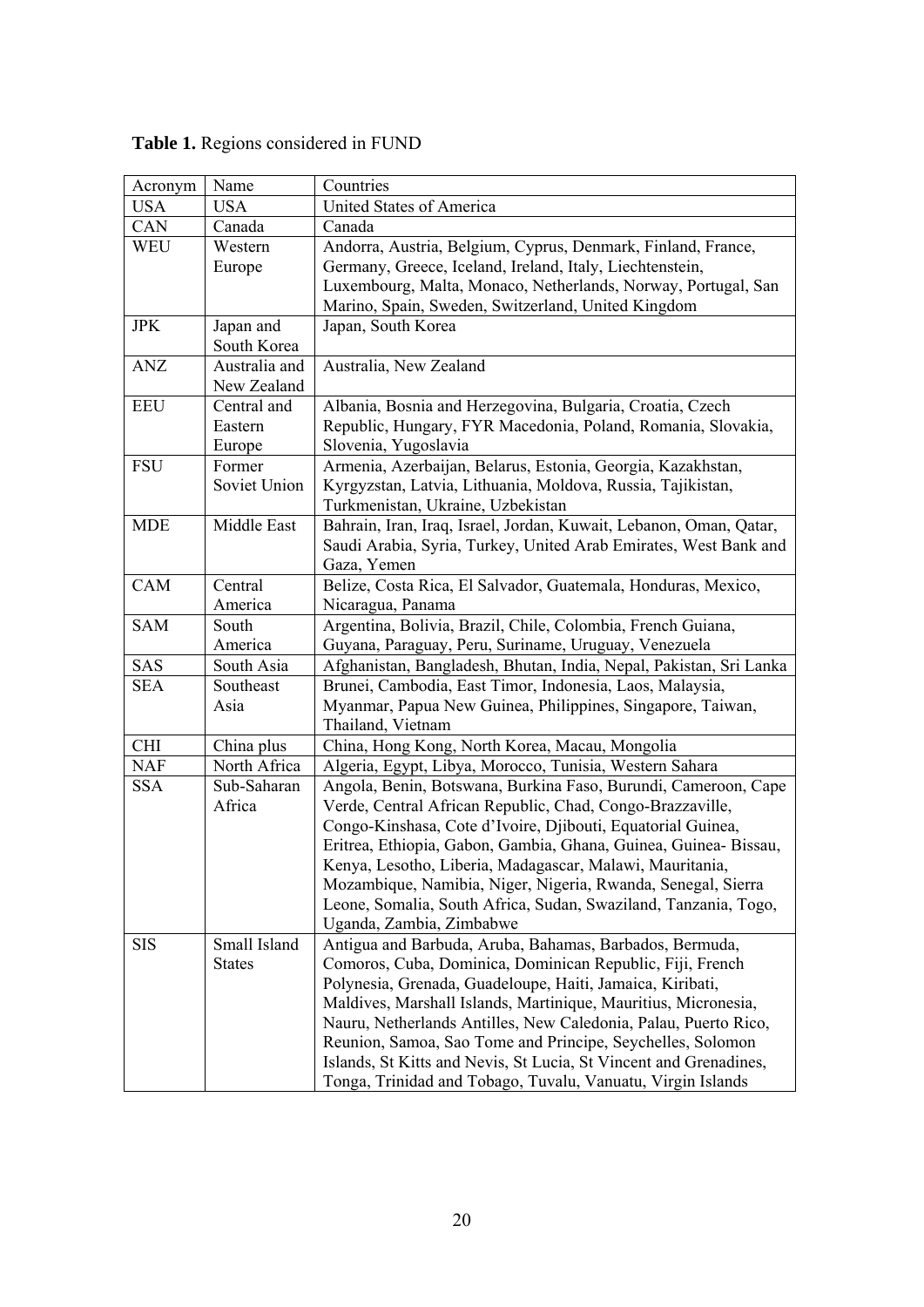|            | Direct economic damage     |                              | Mortality               |                                               |  |
|------------|----------------------------|------------------------------|-------------------------|-----------------------------------------------|--|
|            | Loss in<br><b>Sbillion</b> | $\alpha_{r}$<br>% of<br>GDP) | Number of<br>casualties | $\beta_{\rm r}$<br>(per<br>million<br>people) |  |
| <b>USA</b> | 1.1                        | 0.012                        | 78                      | 0.29                                          |  |
| CAN        | 0.53                       | 0.017                        | 20                      | 6.3E-02                                       |  |
| WEU        | 2.5                        | 0.021                        | 58                      | 0.12                                          |  |
| <b>JPK</b> | 0.19                       | 1.0E-03                      | 57                      | 0.11                                          |  |
| ANZ        | 0.20                       | 0.028                        | 5.1                     | 0.12                                          |  |
| <b>EEU</b> | 0.20                       | 4.6E-03                      | 13                      | 0.050                                         |  |
| FSU        | 0.064                      | 4.4E-03                      | 44                      | 0.13                                          |  |
| <b>MDE</b> | 0.031                      | 1.6E-03                      | 27                      | 0.053                                         |  |
| CAM        | 0.25                       | 4.4E-03                      | 55                      | 0.13                                          |  |
| <b>SAM</b> | 0.021                      | 3.6E-04                      | 26                      | 0.047                                         |  |
| SAS        | 1.4                        | 0.055                        | 263                     | 0.20                                          |  |
| <b>SEA</b> | 0.15                       | 0.006                        | 65                      | 0.086                                         |  |
| <b>CHI</b> | 0.18                       | 0.017                        | 138                     | 0.11                                          |  |
| <b>NAF</b> | 1.0E-03                    | 2.8E-05                      | 15                      | 0.038                                         |  |
| <b>SSA</b> | 1.8E-03                    | 0.055                        | 31                      | 0.20                                          |  |
| <b>SIS</b> | 0.51                       | 0.043                        | 156                     | 1.6                                           |  |

**Table 2.** Baseline impact of tropical cyclones on property (direct economic damage) and mortality (based on 1986-2005 averages of the CRED EM-DAT data)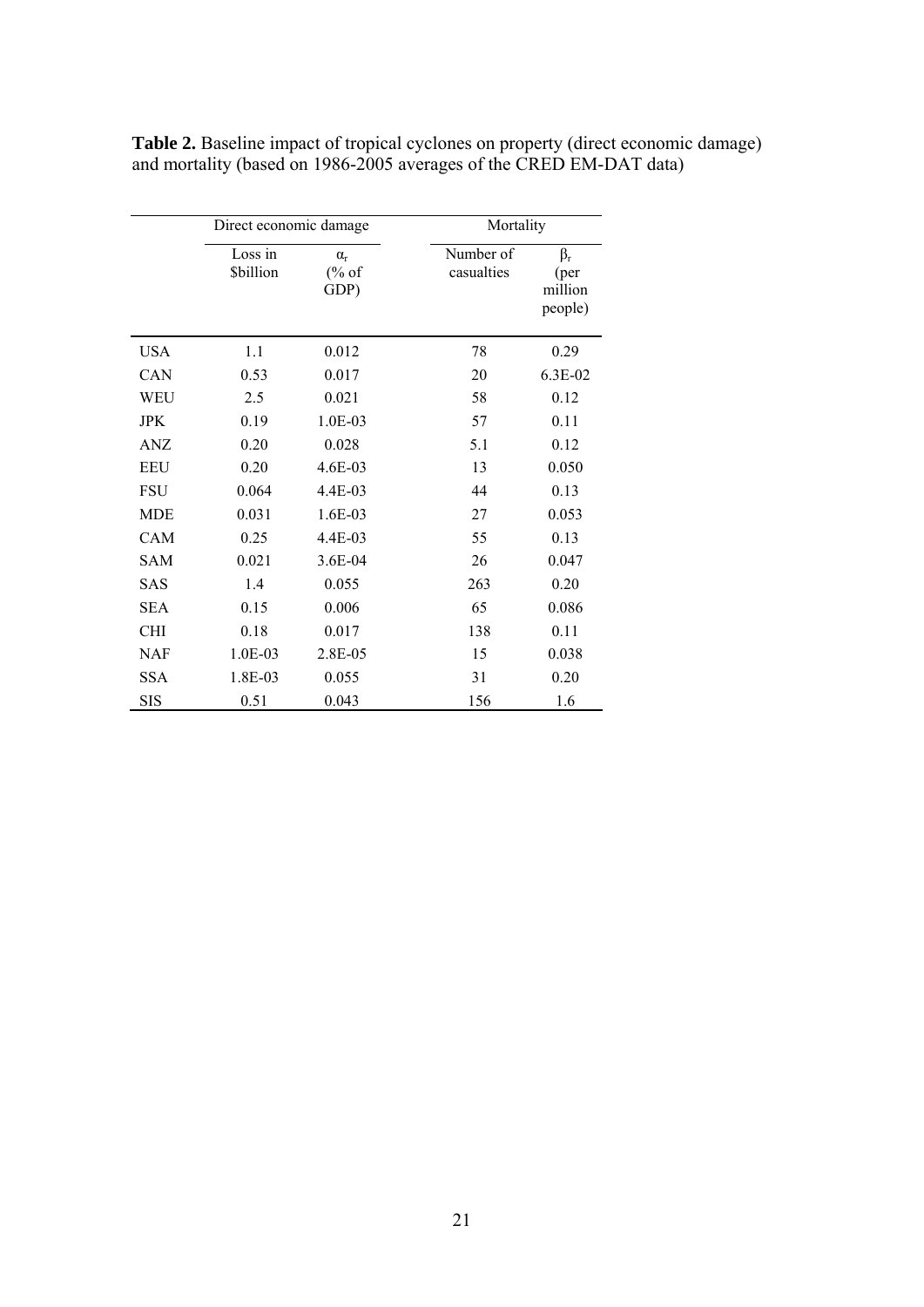|                                  |               |                         |          |                | Direct economic damage                              |                                 | Mortality                                                    |                                                                               |                                            |                               |
|----------------------------------|---------------|-------------------------|----------|----------------|-----------------------------------------------------|---------------------------------|--------------------------------------------------------------|-------------------------------------------------------------------------------|--------------------------------------------|-------------------------------|
| Cases                            | Baseline      | $\boldsymbol{\epsilon}$ | $\eta$   | $\gamma$       | Increase<br>from pre-<br>industrial<br>(\$ billion) | Ratio to<br>world<br>GDP $(\%)$ | Increased<br>number of<br>death (from<br>pre-<br>industrial) | Value of<br>lost life (\$<br>billion,<br>increase<br>from pre-<br>industrial) | Total<br>economic<br>damage<br>(\$billion) | $%$ of<br>world<br><b>GDP</b> |
| Base                             | 1986-<br>2005 | $-0.514$                | $-0.501$ | $\mathbf{1}$   | 2.4                                                 | 0.0007                          | 100                                                          | 0.5                                                                           | 2.9                                        | 0.0009                        |
|                                  | 1976-<br>2005 | $-0.514$                | $-0.501$ | $\mathbf{1}$   | 1.8                                                 | 0.0005                          | 111                                                          | 0.6                                                                           | 2.4                                        | 0.0007                        |
|                                  | 1996-<br>2005 | $-0.514$                | $-0.501$ | $\mathbf{1}$   | 0.9                                                 | 0.0003                          | 75                                                           | 0.4                                                                           | 1.3                                        | 0.0004                        |
| High $\varepsilon$<br>and $\eta$ | 1986-<br>2005 | $-0.487$                | $-0.450$ | $\mathbf{1}$   | 2.6                                                 | 0.0008                          | 115                                                          | 0.5                                                                           | 3.1                                        | 0.0009                        |
| $Low \varepsilon$<br>and $\eta$  | 1986-<br>2005 | $-0.541$                | $-0.552$ | $\mathbf{1}$   | 2.3                                                 | 0.0007                          | 87                                                           | 0.4                                                                           | 2.7                                        | 0.0008                        |
| High $\delta^{(a)}$              | 1986-<br>2005 | $-0.514$                | $-0.501$ | $\mathbf{1}$   | 8.2                                                 | 0.0024                          | 308                                                          | 1.7                                                                           | 9.9                                        | 0.0030                        |
| Low $\delta^{(b)}$               | 1986-<br>2005 | $-0.514$                | $-0.501$ | $\mathbf{1}$   | $-1.7$                                              | $-0.0005$                       | $-50$                                                        | $-0.4$                                                                        | $-2.1$                                     | $-0.0006$                     |
| $\gamma = 3$                     | 1986-<br>2005 | $-0.514$                | $-0.501$ | $\mathfrak{Z}$ | 9.6                                                 | 0.0029                          | 409                                                          | 1.8                                                                           | 11.4                                       | 0.0034                        |
| $\gamma=2$                       | 1986-<br>2005 | $-0.514$                | $-0.501$ | $\sqrt{2}$     | 5.5                                                 | 0.0016                          | 232                                                          | 1.1                                                                           | 6.6                                        | 0.0020                        |
| $\gamma = 0.5$                   | 1986-<br>2005 | $-0.514$                | $-0.501$ | 0.5            | 1.1                                                 | 0.0003                          | 47                                                           | 0.2                                                                           | 1.4                                        | 0.0004                        |

**Table 3.** Increased economic damage and mortality of extratropical cyclones in the year 2100 calculated by FUND

(a), (b): See text for the assumptions for those runs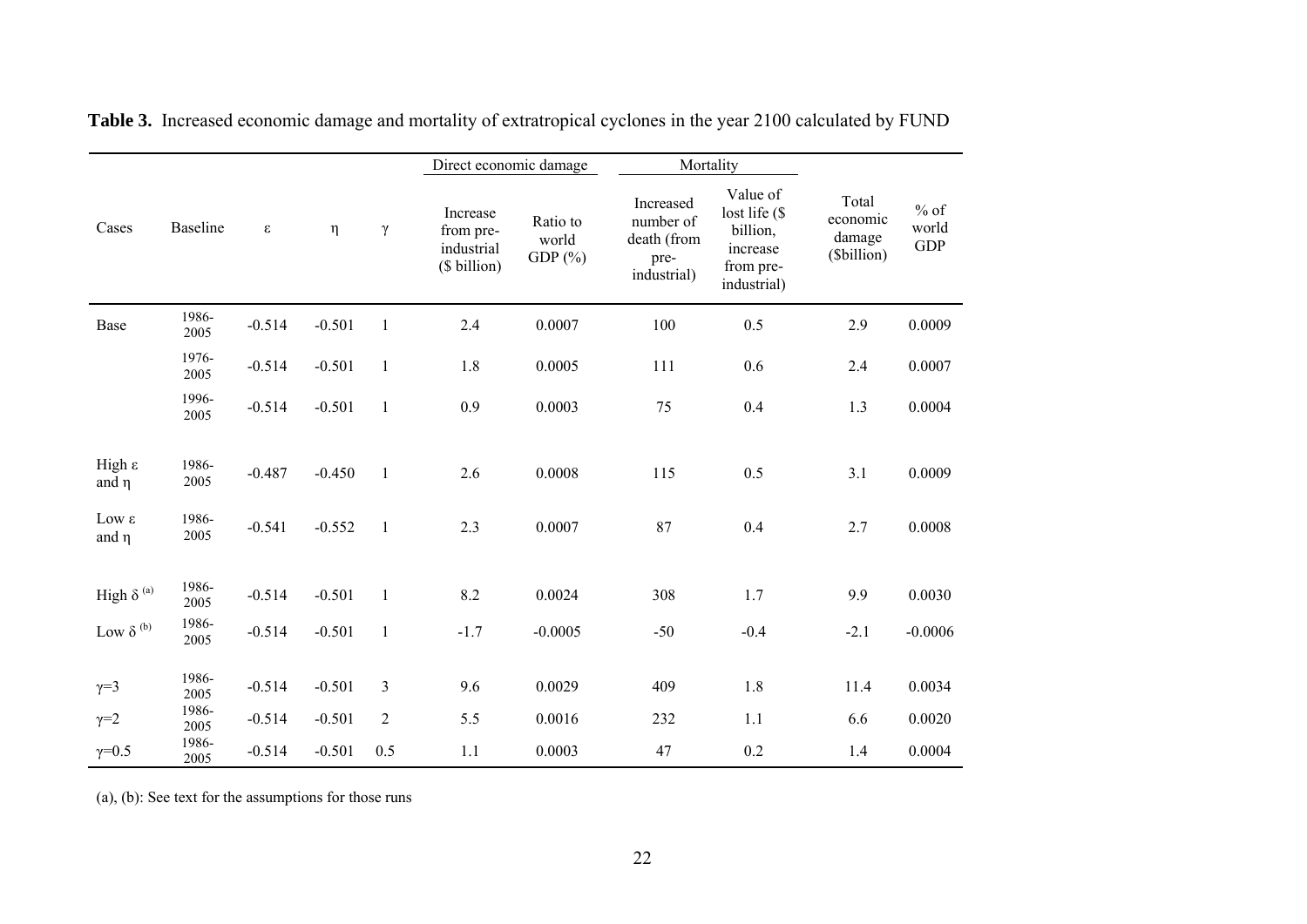Table 4. Global marginal costs of CO<sub>2</sub> emissions in \$tC (the base case, simple sum for the world regions)

|                             | Pure rate of time preference |       |      |  |
|-----------------------------|------------------------------|-------|------|--|
|                             | $0\%$                        | $1\%$ | 3%   |  |
| Total                       | 109                          |       | $-3$ |  |
| <b>Extratropical</b> storms | 0.03                         | 0.01  | 0.01 |  |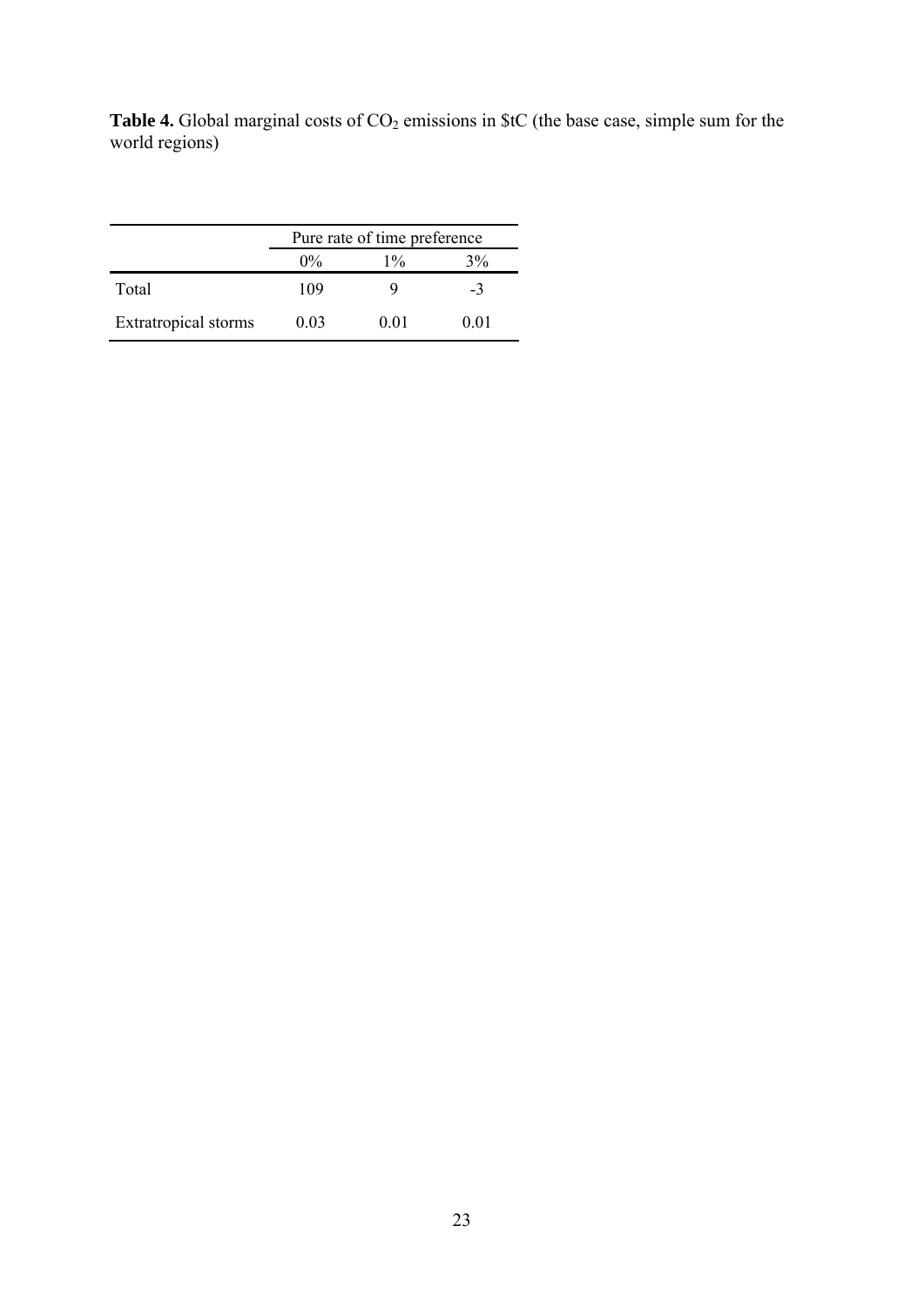# **Figure captions**

Figure 1. Time trends of increased direct economic loss of extratropical cyclones and its share to the world GDP

**Figure 2.** Increased direct economic loss (a) and its share to GDP (b) at the year 2100 for selected regions (results for the three different baseline sets are shown)

**Figure 3.** Increased direct economic damage of extratropical storms due to climate change as a fraction of the gross (i.e., only damages are considered) and net (both benefits and damages are summed) total costs of climate change for selected regions (at the year 2100 for the base case)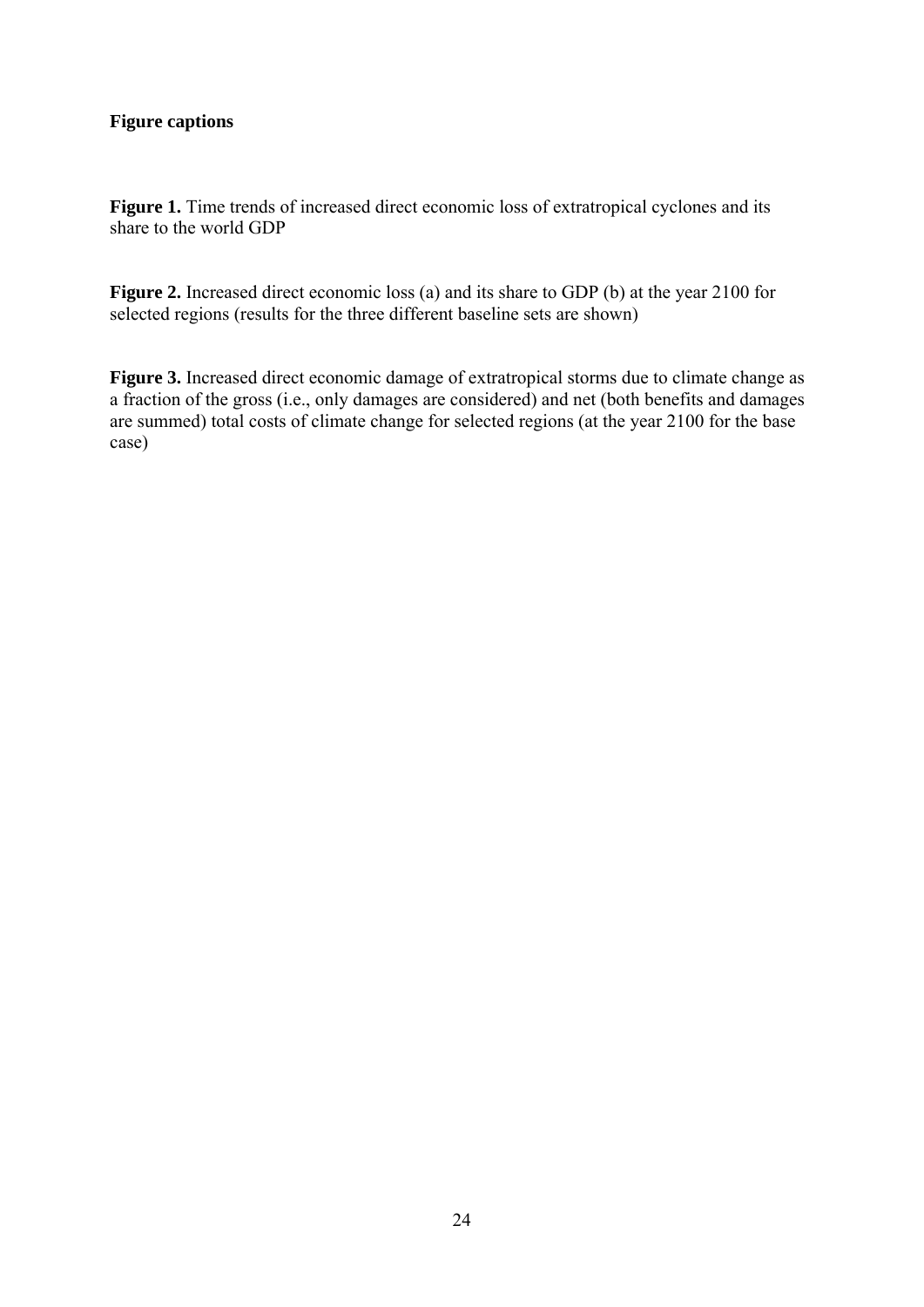**Figure 1.**



Year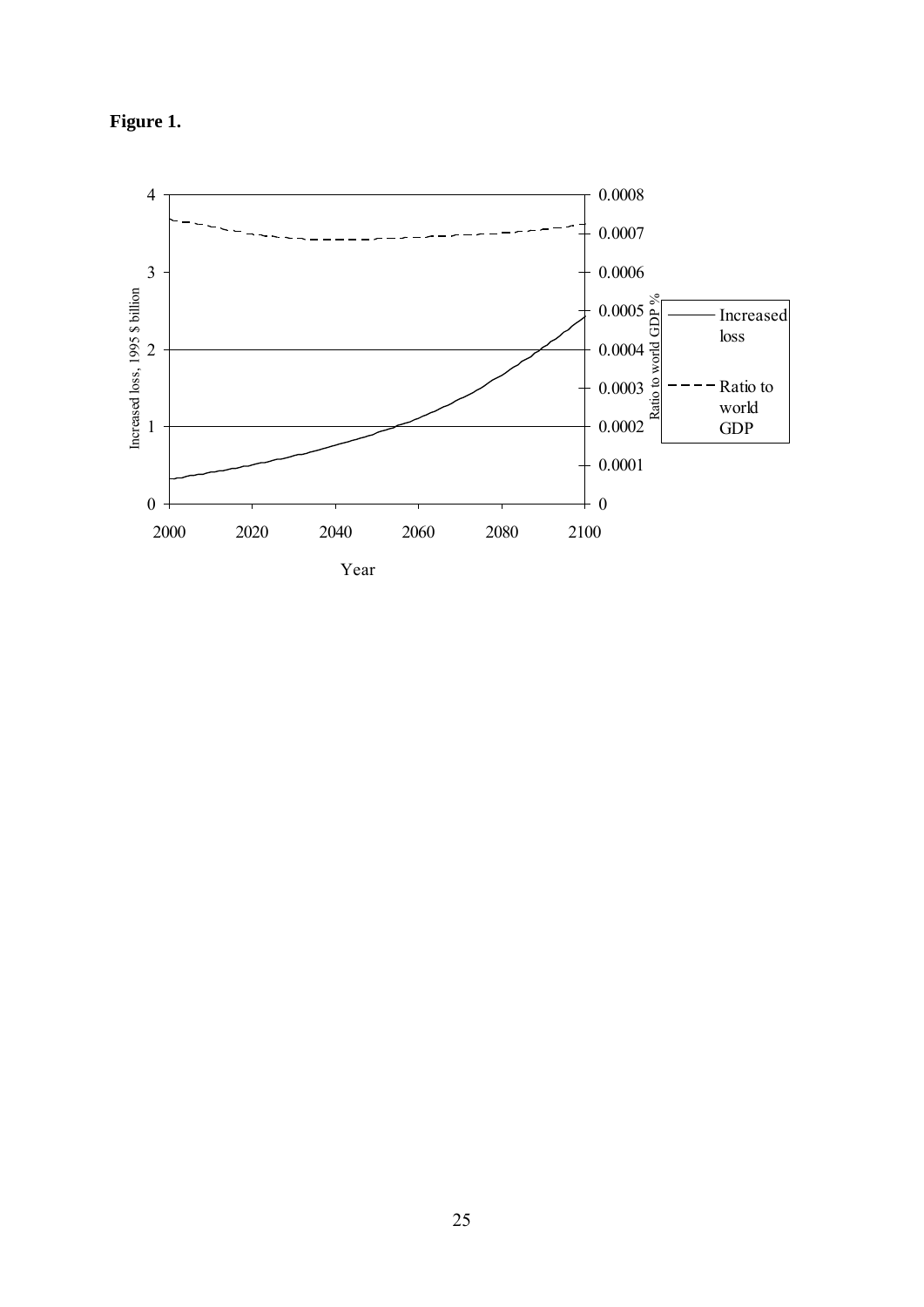

a.



b.